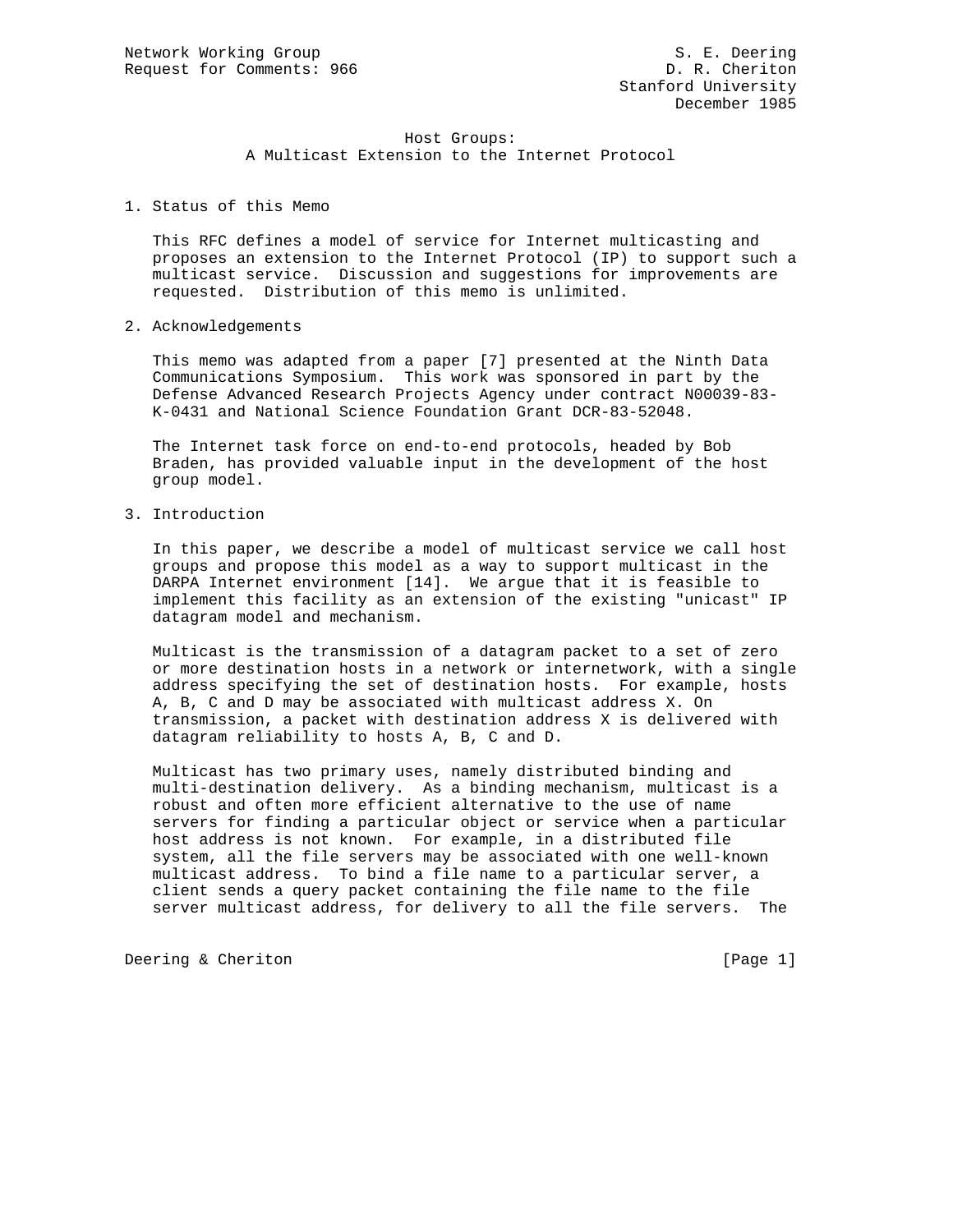server that recognizes the file name then responds to the client, allowing subsequent interaction directly with that server host. Even when name servers are employed, multicast can be used as the first step in the binding process, that is, finding a name server.

 Multi-destination delivery is useful to several applications, including:

- distributed, replicated databases [6,9].
- conferencing [11].
- distributed parallel computation, including distributed gaming [2].

 Ideally, multicast transmission to a set of hosts is not more complicated or expensive for the sender than transmission to a single host. Similarly, multicast transmission should not be more expensive for the networks and gateways than traversing the shortest path tree that connects the sending host to the hosts identified by the multicast address.

 Multicast, transmission to a set of hosts, is properly distinguished from broadcast, transmission to all hosts on a network or internetwork. Broadcast is not a generally useful facility since there are few reasons for communicating with all hosts.

 A variety of local network applications and systems make use of multicast. For instance, the V distributed system [8] uses network-level multicast for implementing efficient operations on groups of processes spanning multiple machines. Similar use is being made for replicated databases [6] and other distributed applications [4]. Providing multicast in the Internet environment would allow porting such local network distributed applications to the Internet, as well as making some existing Internet applications more robust and portable (by, for example, removing "wired-in" lists of addresses, such as gateway addresses).

 At present, an Internet application logically requiring multicast must send individually addressed packets to each recipient. There are two problems with this approach. Firstly, requiring the sending host to know the specific addresses of all the recipients defeats its use as a binding mechanism. For example, a diskless workstation needs on boot to determine the network address of a disk server and it is undesirable to "wire in" specific network addresses. With a multicast facility, the multicast address of the boot servers (or

Deering & Cheriton **Deering A** Cheriton **and Contact Cherical** Energy and Cherical Energy and Cherical Energy and Cherical Energy and Cherical Energy and Cherical Energy and Cherical Energy and Cherical Energy and Cherical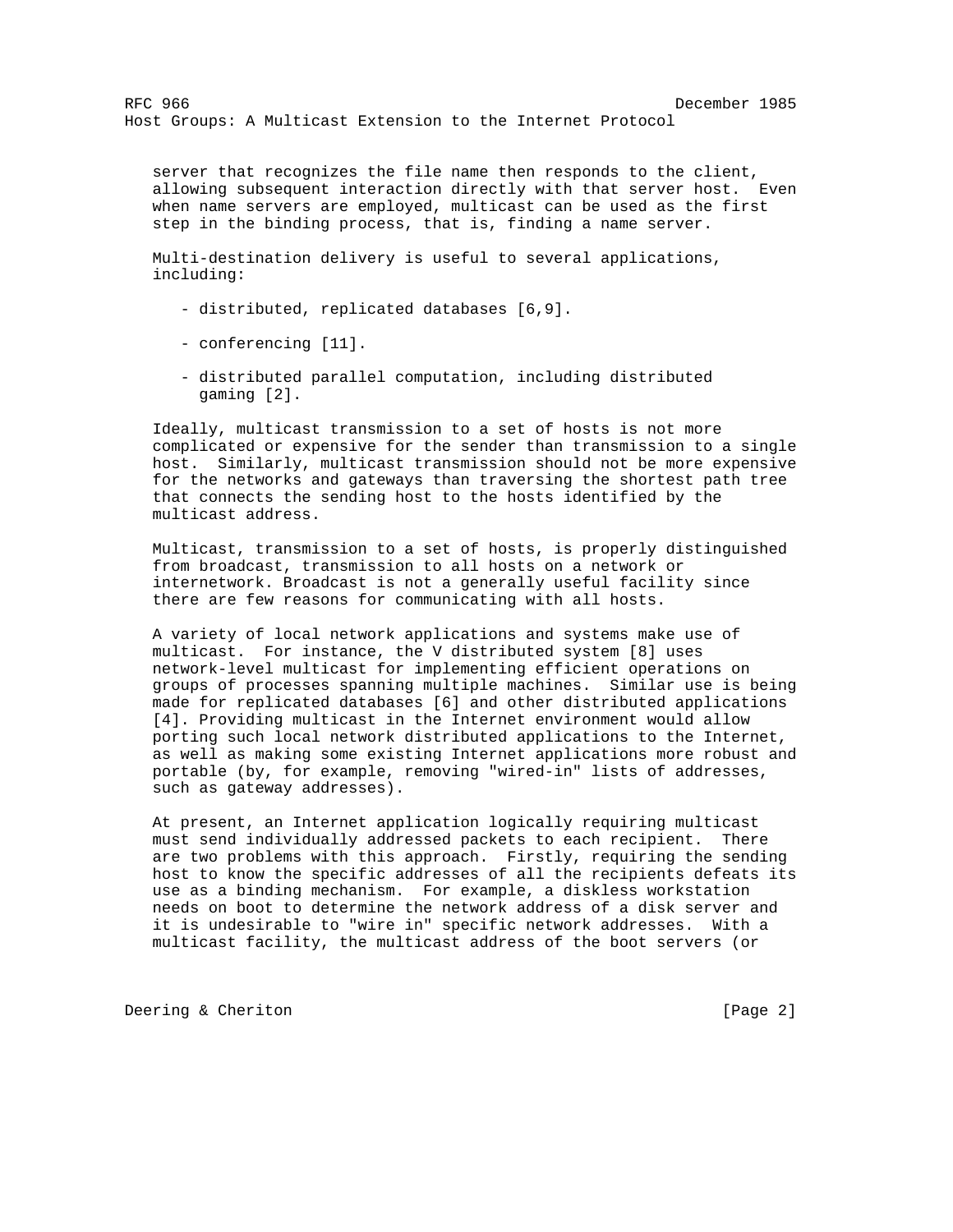name servers that hold the addresses of the boot servers) can be well-known, allowing the workstation to transmit its initial queries to this address.

 Secondly, transmitting multiple copies of the same packet makes inefficient use of network bandwidth, gateway resources and sender resources. For instance, the same packet may repeatedly traverse the same network links and pass through the same gateways. Furthermore, the local network level cannot recognize multi-destination delivery to take advantage of multicast facilities that the underlying network technologies may provide. For example, local-area bus, ring, or radio networks, as well as satellite-based wide-area networks, can provide efficient multicast delivery directly. Besides using excessive communication resources, the use of multiple transmissions to effect multicast severely limits the amount of parallelism in transmission and processing that can be achieved compared to an integrated multicast facility.

 The next section describes the host group model of multicast service. Section 5 describes the extensions to IP to support the host group model. Section 6 discusses the implementation of multicast within the networks and gateways making up the Internet. Section 7 relates this model to other proposals. Finally, we conclude with remarks on our experimental prototype implementation of host groups and comments on future directions for investigation.

4. The Host Group Model

 The Internet architecture defines a name space of individual host addresses. The host group model extends that name space to include addresses of host groups. A host group is a set of zero or more Internet hosts <1>. When an IP packet is sent with a host group address as its destination, it is delivered with "best effort" datagram reliability to all members of that host group.

 The sender need not be a member of the destination group. We refer to such a group as open, in contrast to a closed group where only members are allowed to send to the group. We chose to provide open groups because they are more flexible and more consistent as an extension of conventional unicast models (even though they may harder to implement).

 Dynamic management of group membership provides flexible binding of Internet addresses to hosts. Hosts may join and leave groups over time. A host may also belong to more than one group at a time. Finally, a host may belong to no groups at times, during which that host is unreachable within the Internet architecture. In fact, a

Deering & Cheriton [Page 3]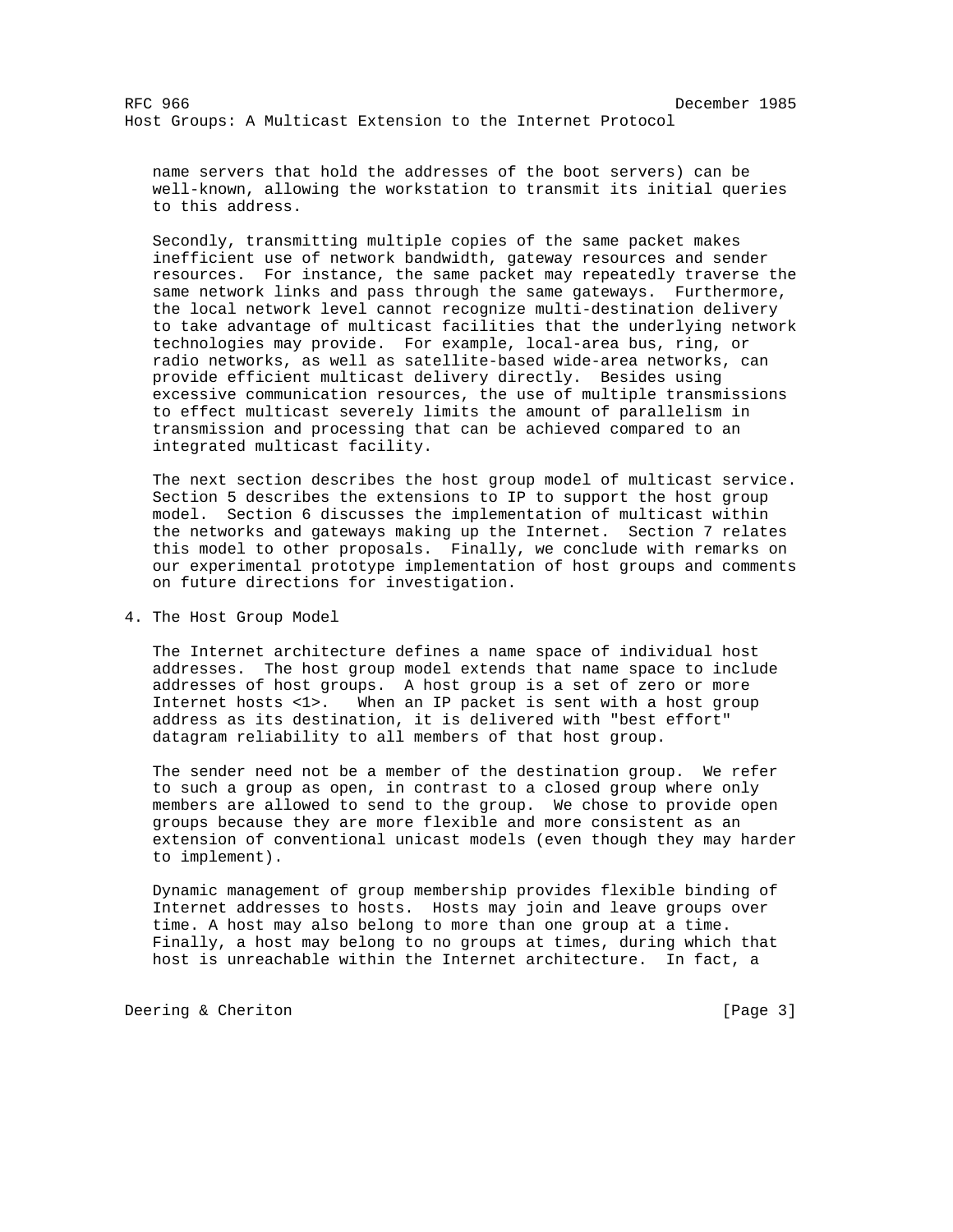host need not have an individual Internet address at all. Some hosts may only be associated with multi-host group addresses. For instance, there may be no reason to contact an individual time server in the Internet, so time servers would not require individual addresses.

 Internet addresses are dynamically allocated for transient groups, groups that often last only as long as the execution of a single distributed program. In addition, a range of host group identifiers is reserved for identifying permanent groups. One use of permanent host groups identifiers is for host groups with standard logical meanings such as "name server group", "boot server group", "Internet monitor group", etc.

 In the current Internet architecture, addresses are bound to single hosts. The host group model generalizes the binding of Internet addresses to hosts by allowing one address to bind to multiple hosts on multiple networks, more than one address to be bound (in part) to one host, and the binding of an address to host to be dynamic, i.e. possible to be modified under application control. Within this more general model, the current architecture is supported as a special case, retaining its current semantics and implementation.

The following subsections provide further details of the model.

4.1. Host Group Management

 Dynamic binding of Internet addresses to hosts is managed by the following three operations which are made available to clients of the Internet Protocol <2>:

CreateGroup ( type ) --> outcome, group-address, access-key

 requests the creation of a new transient host group with the invoking host as its only member. The type argument specifies whether the group is restricted or unrestricted. A restricted group restricts membership based on the access-key. Only hosts presenting a valid host access-key are allowed to join. All unrestricted host groups have a null access-key. outcome indicates whether the request is approved or denied. If it is approved, a new transient group address is returned in group-address. access-key is the protection key (or password) associated with the new group. This should fail only if there are no free transient group addresses.

JoinGroup ( group-address, access-key ) --> outcome

Deering & Cheriton [Page 4]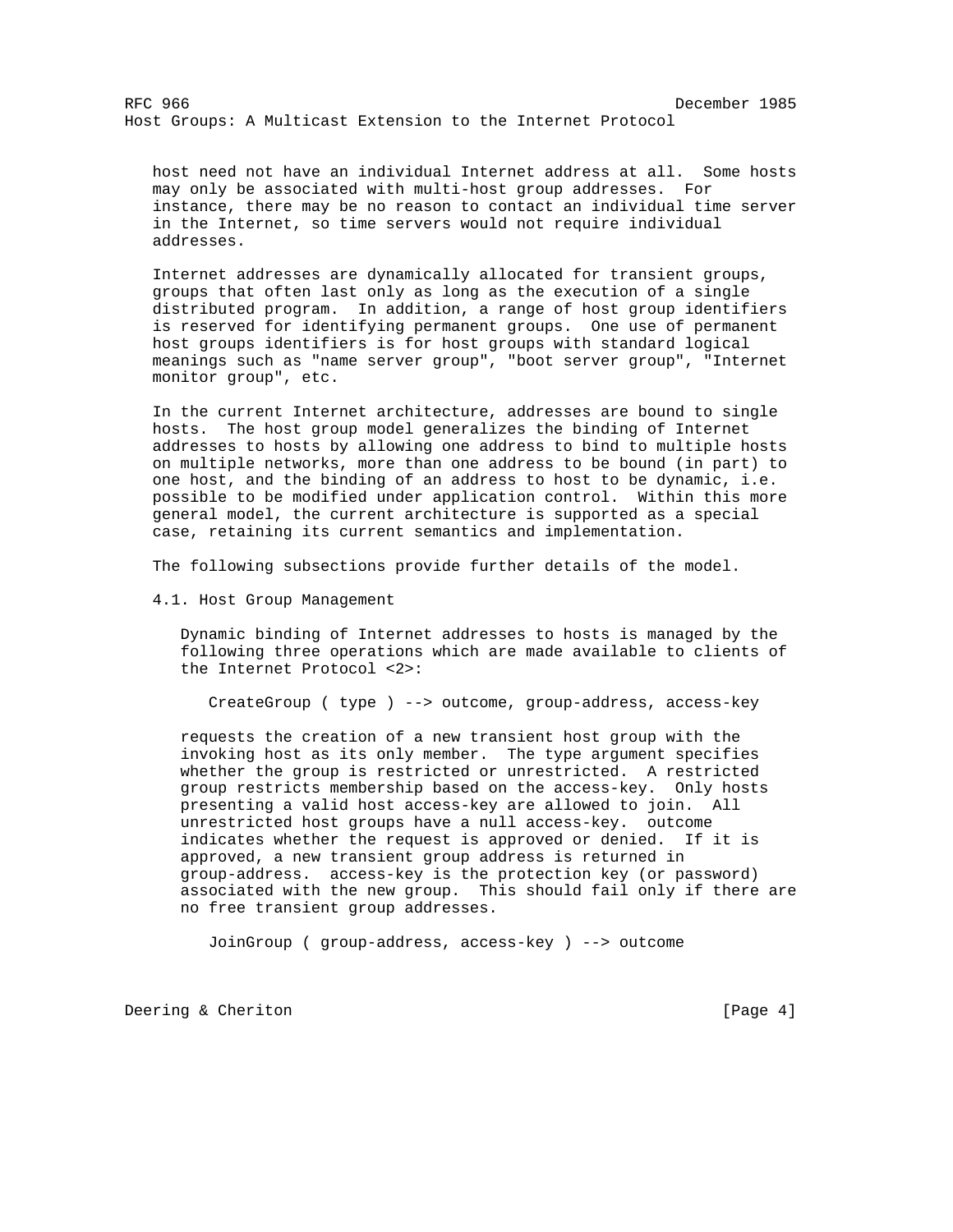requests that the invoking host become a member of the identified host group (permanent or transient). outcome indicates whether the request is approved or denied. A request is denied if the access key is invalid.

LeaveGroup ( group-address ) --> outcome

 requests that the invoking host be dropped from membership in the identified group (permanent or transient). outcome indicates whether the request is approved or denied.

 There is no operation to destroy a transient host group because a transient host group is deemed to no longer exist when its membership goes to zero.

 Permanent host group addresses are allocated and published by Internet administrators, in the same way as well-known TCP and UDP port numbers. That is, they are published in future editions of the "Assigned Numbers" document [17].

# 4.2. Packet Transmission

 Transmission of a packet in the host group model is controlled by two parameters of scope, one being the destination internetwork address and the other being the "distance" to the destination host(s). In particular,

Send ( dest-address, source-address, data, distance )

 transmits the specified data in an internetwork datagram to the host(s) identified by dest-address that are within the specified distance. The destination address is thus similar to conventional networks except that delivery may be to multiple hosts; the distance parameter requires further discussion.

 Distance may be measured in several ways, including number of network hops, time to deliver and what might be called administrative distance. Administrative distance refers to the distance between the administrations of two different networks. For example, in a company the networks of the research group and advanced development group might be considered quite close to each other, networks of the corporate management more distant, and networks of other companies much more distant. One may wish to restrict a query to members within one's own administrative domain because servers outside that domain may not be trusted. Similarly, error reporting outside of an administrative domain may not be productive and may in fact be confusing.

Deering & Cheriton **Deering & Cheriton Constant Constant Constant Constant Constant Constant Constant Constant Constant Constant Constant Constant Constant Constant Constant Constant Constant Constant Constant Constant C**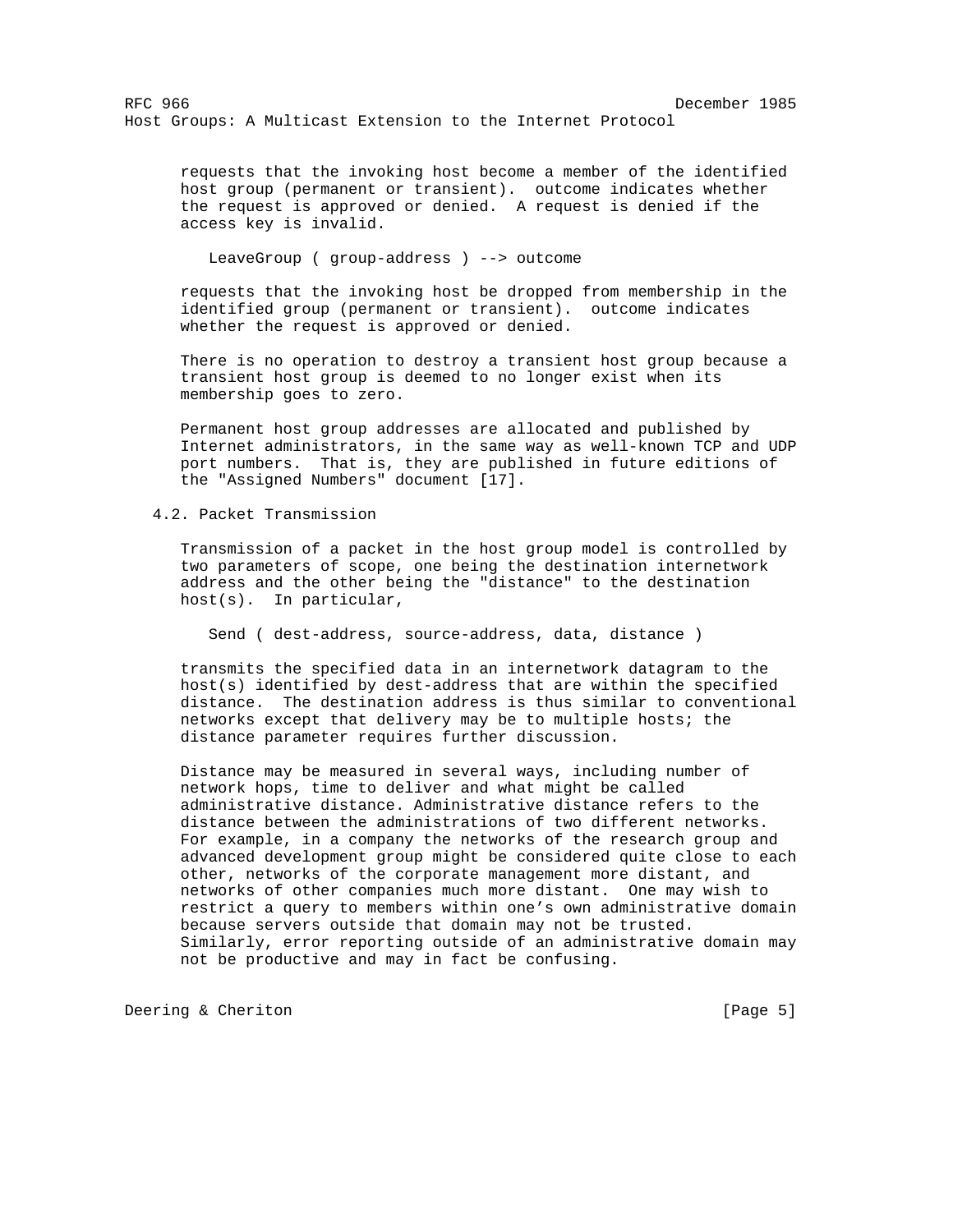Besides limiting the scope of transmission, the distance parameter can be used to control the scope of multicast as a binding mechanism and to implement an expanding scope of search for a desired service. For instance, to locate a name server familiar with a given name, one might check with nearby name servers and expand the distance (by incrementing the distance on retransmission) to include more distant name servers until the name is found.

 To reach all members of a group, a sender specifies the maximum value for the distance parameter. This maximum must exceed the "diameter" of the Internet.

 Packet reception is the same as conventional architectures. That is,

Receive () --> dest-address, source-address, data

 returns the next internetwork datagram that is, or has been, received.

4.3. Delivery Requirements

 We identify several requirements for the packet delivery mechanism that are essential to host groups being a useful and used facility.

 Firstly, given the predominance of broadcast local-area networks and the locality of communication to individual networks, the delivery mechanism must be able to exploit the hardware's capability for very efficient multicast within a single local-area network.

 Secondly, the delivery mechanism must scale in sophistication to efficient delivery across the Internet as it acquires high-speed wide-area communication links and higher performance gateways. The former are being provided by the introduction of high-speed satellite channels and long-haul fiber optic links. The latter are made feasible by the falling cost of memory and processing power plus the increasing importance in controlling access to relatively unprotected local network environments. A host group delivery mechanism must be able to take advantage of these trends as they materialize.

 Finally, the delivery mechanism must avoid "systematic errors" in delivery to members of the host group. That is, a small number of repeated transmissions must result in delivery to all group

Deering & Cheriton **Deering & Cheriton Constant Constant Constant Constant Constant Constant Constant Constant** Constant Constant Constant Constant Constant Constant Constant Constant Constant Constant Constant Constant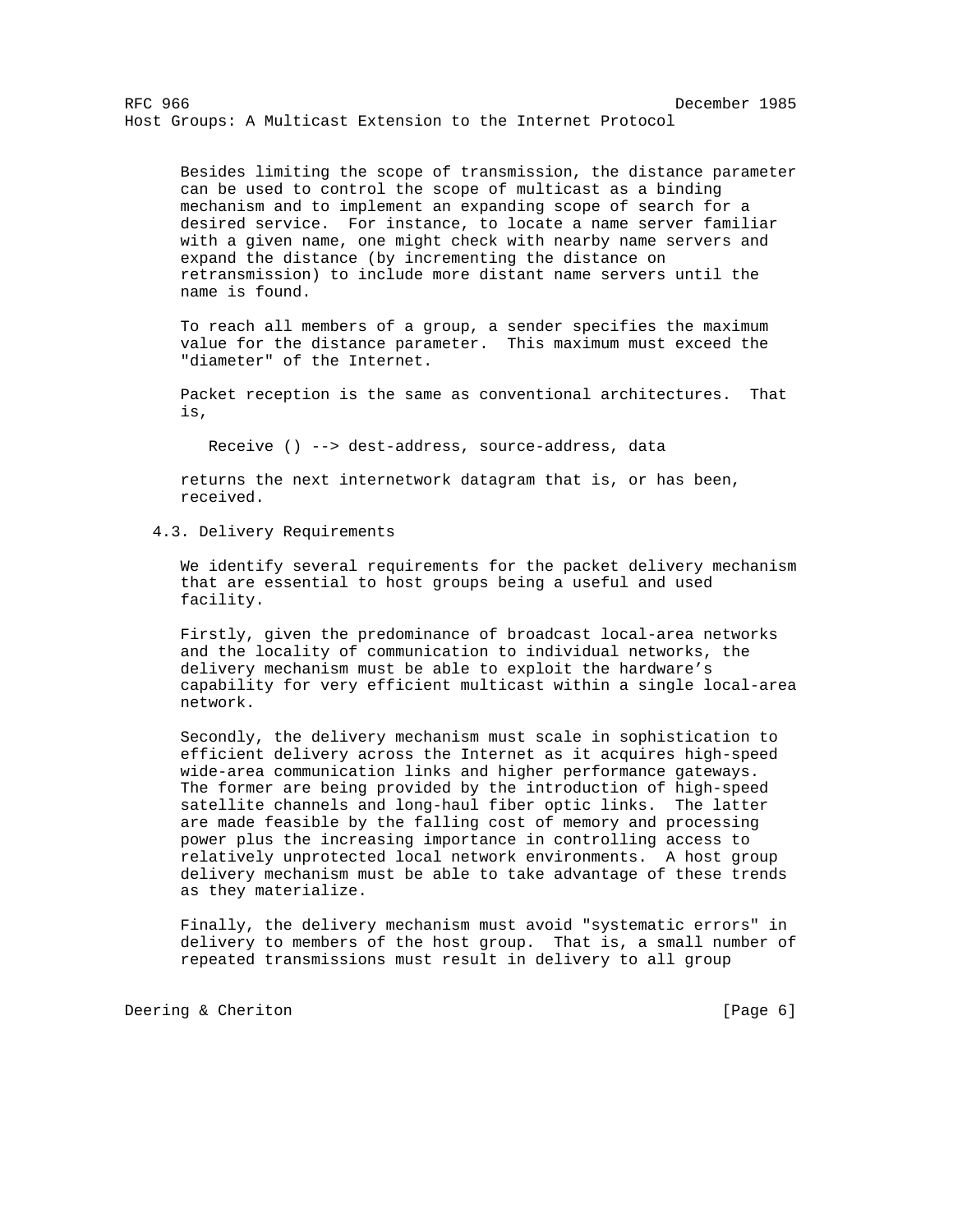members within the specified distance, unless a member is disconnected or has failed. We refer to this property as coverage. In general, most reliable protocols make this basic assumption for unicast delivery. It is important to guarantee this assumption for multicast as well or else applications using multicast may fail in unexpected ways when coverage is not provided. For efficiency, the multicast delivery mechanism should also avoid regularly delivering multiple copies of a packet to individual hosts.

 Failure notification is not viewed as an essential requirement, given the datagram semantics of delivery. However, a host group extension to IP should provide "hint"-level failure notification as the natural extension of the failure notification for unicast.

# 5. Extensions to IP

 This section discusses the specific extensions to the DARPA Internet Protocol required to support the host group model. The extensions need be implemented only on those hosts that wish to join host groups or send to host groups; existing implementations are not affected by the proposed changes.

#### 5.1. Group Addresses

 A portion of the 32-bit IP address space is reserved for host group addresses. The range of group addresses is chosen to be easily recognized and to not conflict with existing individual addresses. Either Class A addresses with a distinguished (currently unused) network number or Class D addresses (those starting with 111) would be suitable. The range of group addresses is further subdivided into a set of permanent group addresses and a set of temporary group addresses.

 Host group addresses may be used in the same way as individual addresses in the source, destination, and options fields of IP datagrams. An IP implementation adds to the list of its own individual addresses, the addresses of all groups to which it belongs. The source addresses of locally originated datagrams are validated against the list, and incoming datagrams which are not destined to an address on the list are discarded. The addresses on the list change dynamically as IP users create, join and leave groups.

Deering & Cheriton **Deering A** Cheriton **and A** Cherical Analysis and Deering A Cherical Analysis and Deering A Cherical Analysis and Deering A Cherical Analysis and Deering A Cherical Analysis and Deering A Cherical Analy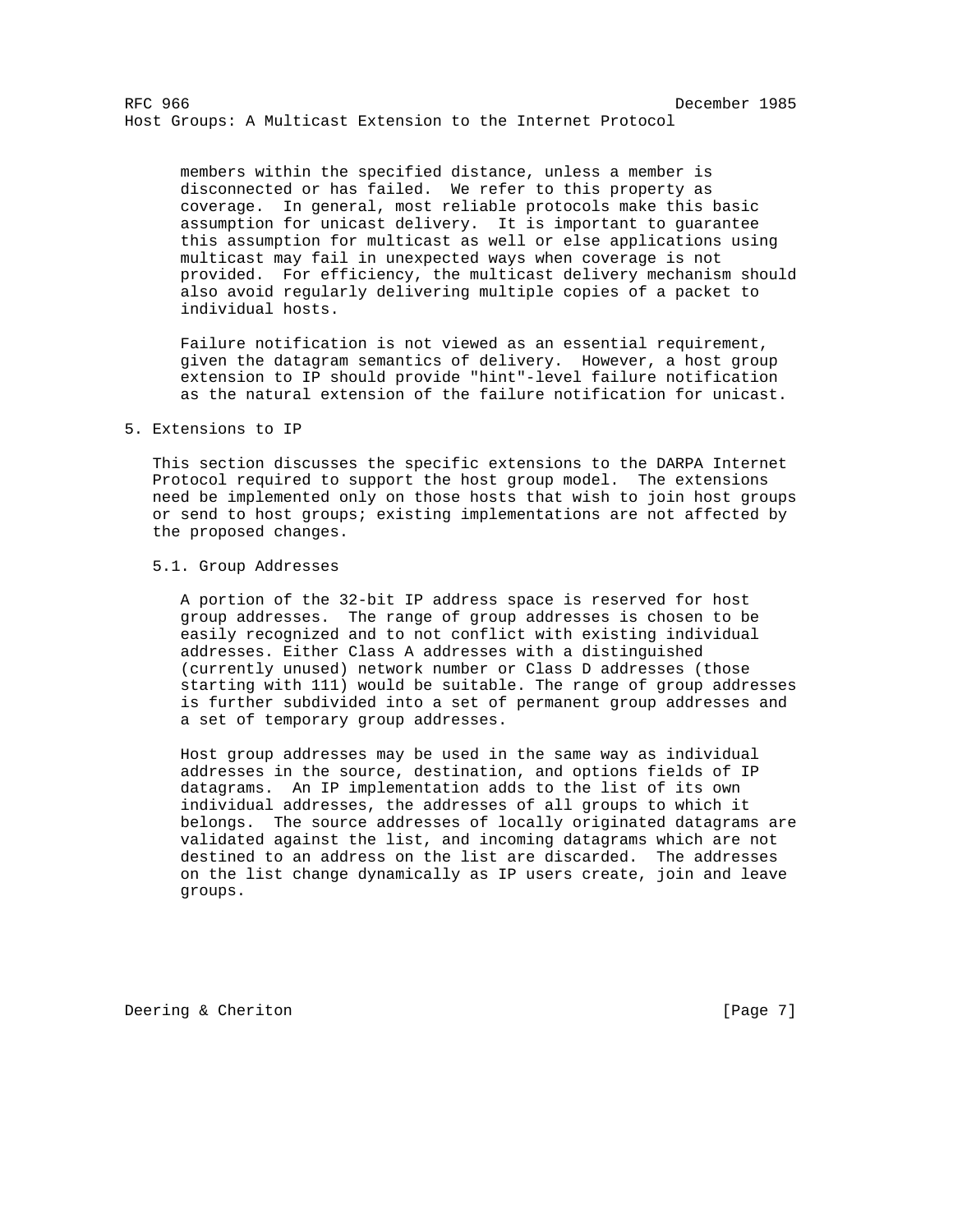### 5.2. Group Management

 To support the group management operations of CreateGroup, JoinGroup and LeaveGroup, an IP module must interact with one or more multicast agents which reside in neighbouring gateways or other special-purpose hosts. These interaction are handled by an Internet Group Management Protocol (IGMP) which, like ICMP [15], is an integral part of the IP implementation. A proposed specification for IGMP is given in Appendix I.

5.3. Multicast Delivery

 In order to transmit a datagram destined to a host group, an IP module must map the destination group address into a local network address. As with individual IP addresses, the mapping algorithm is local-network- specific. On networks that directly support multicast, the IP host group address is mapped to a local network multicast address that includes all local members of the host group plus one or more multicast agents. For networks that do not directly support multicast, the mapping may be to a more general broadcast address, to a list of local unicast addresses, or perhaps to the address of a single machine that handles multi-destination relaying.

5.4. Distance Control

 The existing Time to Live field in the IP header can be used for crude control over the delivery radius of multicast datagrams. To provide finer-grain control, a new IP option is defined to specify the maximum delivery distance in "administrative units", such as "this network", "this department", "this company", "this country", etc. The set of units and their encoding is to be determined.

6. Implementation

 In this section, we sketch a design for implementing the host group model within the Internet. This description of the design is given to further support the feasibility of the host group model as well as point out some of the problems yet to be addressed.

 Implementation of host groups involves implementing a binding mechanism (binding Internet addresses to zero or more hosts) and a packet delivery mechanism (delivering a packet to each host to which its destination address binds). This facility fits most naturally into the gateways of the Internet and the switching nodes of the constituent point-to-point networks (as opposed to separate machines) because multicast binding and delivery is a natural extension of the

Deering & Cheriton **Deering & Cheriton Constant Constant Constant Constant Constant Constant Constant Constant Constant Constant Constant Constant Constant Constant Constant Constant Constant Constant Constant Constant C**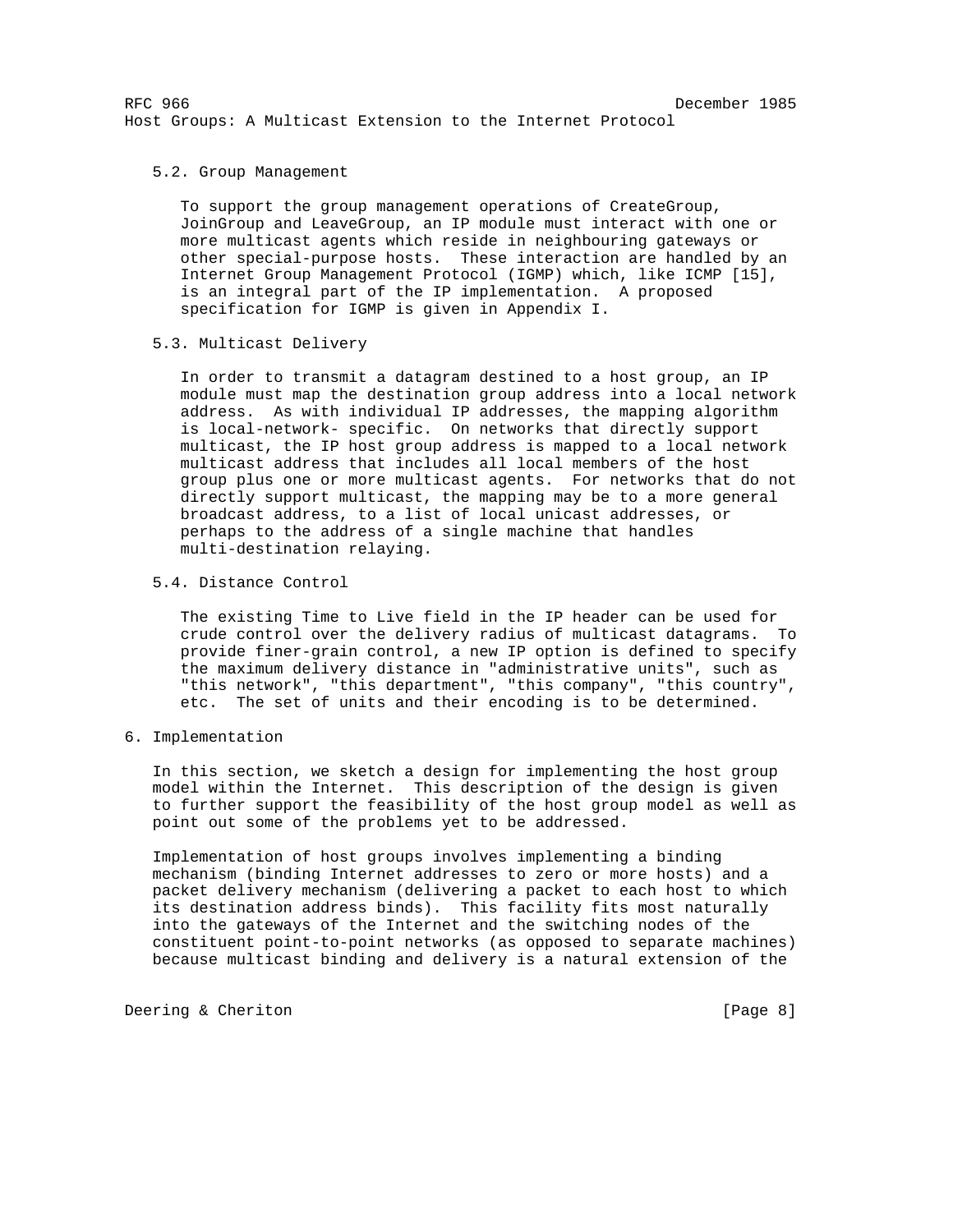unicast binding and delivery (i.e. routing plus store-and-forward). That is, a multicast packet is routed and transmitted to multiple destinations, rather than to a single destination.

 In the following description, we start with a basic, simple implementation that provides coverage and then refine this mechanism with various optimizations to improve efficiency of delivery and group management.

6.1. Basic Implementation

 A host group defines a network group, which is the set of networks containing current members of the host group. When a packet is sent to a host group, a copy is delivered to each network in the corresponding network group. Then, within each network, a copy is delivered to each host belonging to the group.

 To support such multicast delivery, every Internet gateway maintains the following data structures:

- routing table: conventional Internet routing information, including the distance and direction to the nearest gateway on every network.
- network membership table: A set of records, one for every currently existing host group. The network membership record for a group lists the network group, i.e. the networks that contain members of the group.
- local host membership table: A set of records, one for each host group that has members on directly attached networks. Each local host membership record indicates the local hosts that are members of the associated host group. For networks that support multicast or broadcast, the record may contain only the local network-specific multicast address used by the group plus a count of local members. Otherwise, local group members may be identified by a list of unicast addresses to be used in the software implementation of multicast within the network.

 A host invokes the multicast delivery service by sending a group-destined IP datagram to an immediate neighbour gateway (i.e. a gateway that is directly attached to the same network as the sending host). Upon receiving a group-destined datagram from a directly attached network, a gateway looks up the network membership record corresponding to the destination address of the datagram. For each of the networks listed in the membership

Deering & Cheriton **Deering A** Cheriton **and Contact Cherical** Energy and Cherical Energy and Cherical Energy and Cherical Energy and Cherical Energy and Cherical Energy and Cherical Energy and Cherical Energy and Cherical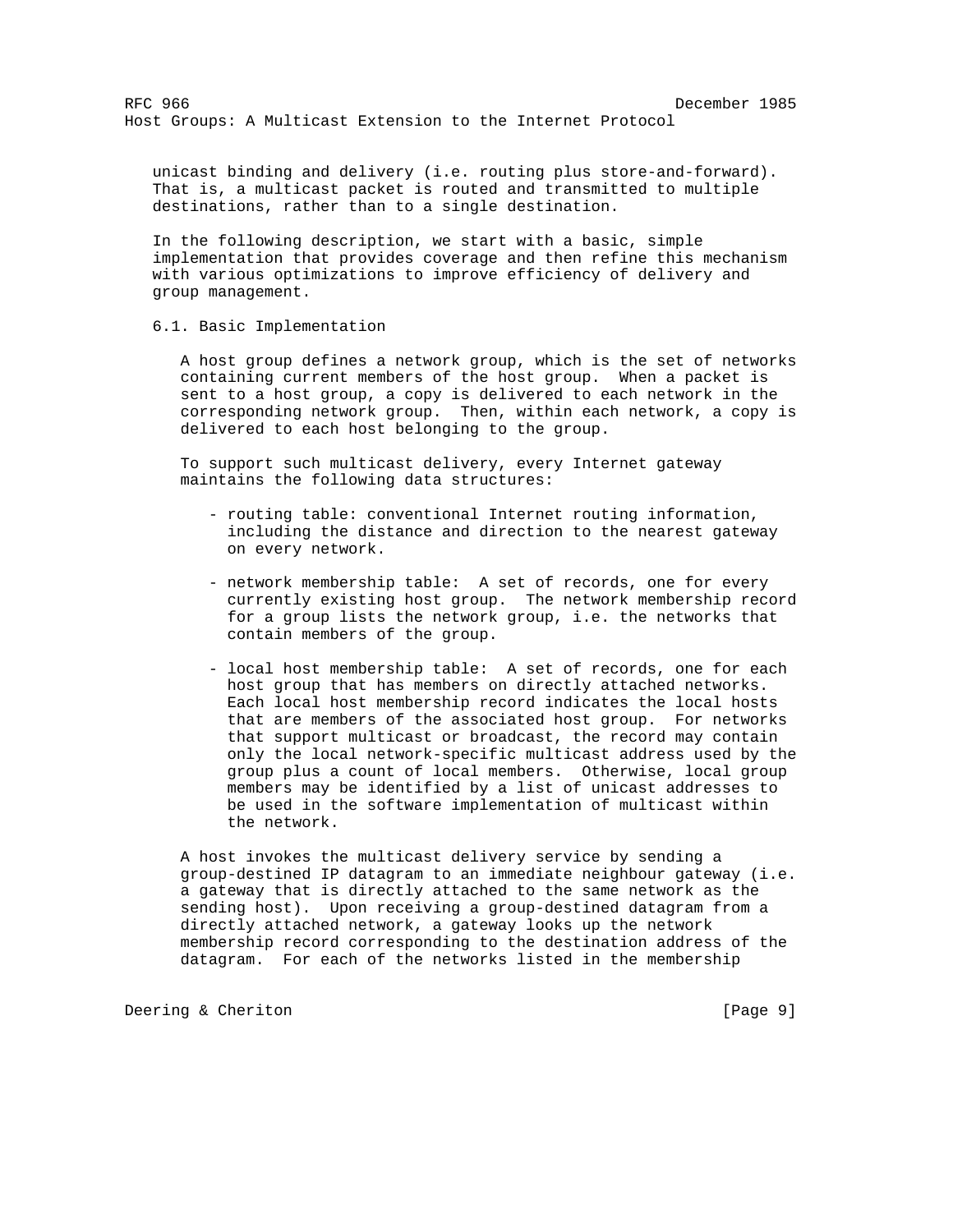record, the gateway consults its routing table. If, according to the routing table, a member network is directly attached, the gateway transmits a copy of the datagram on that network, using the network-specific multicast address allocated for the group on that network. For a member network that is not directly attached the gateway creates a copy of the datagram with an additional inter-gateway header identifying the destination network. This inter-gateway datagram is forwarded to the nearest gateway on the destination network, using conventional store-and-forward routing techniques. At the gateway on the destination network, the datagram is stripped of its inter-gateway header and transmitted to the group's multicast address on that network. The datagram is dropped by the relaying gateways whenever it exceeds its distance limit.

 The network membership records and the network-specific multicast structures are updated in response to group management requests from hosts. A host sends a request to create, join, or leave a group to an immediate neighbour gateway. If the host requests creation of a group, a new network membership record is created by the serving gateway and distributed to all other gateways. If the host is the first on its network to join a group, or if the host is the last on its network to leave a group, the group's network membership record is updated in all gateways. The updates need not be performed atomically at all gateways, due to the datagram delivery semantics; hosts can tolerate misrouted and lost packets caused by temporary gateway inconsistencies, as long as the inconsistencies are resolved within normal host retransmission periods. In this respect, the network membership data is similar to the network reachability data maintained by conventional routing algorithms, and can be handled by similar mechanisms.

 In many cases, a host joins a group that already has members on the same network, or leaves a group that has remaining members on the same network. This is then a local matter between the hosts and gateways on a single network: only the local host membership table needs to be updated to include or exclude the host.

 This basic implementation strategy meets the delivery requirements stated at the end of Section 4. However, it is far from optimal, in terms of either delivery efficiency or group management overhead. Below, we discuss some further refinements to the basic implementation.

Deering & Cheriton [Page 10]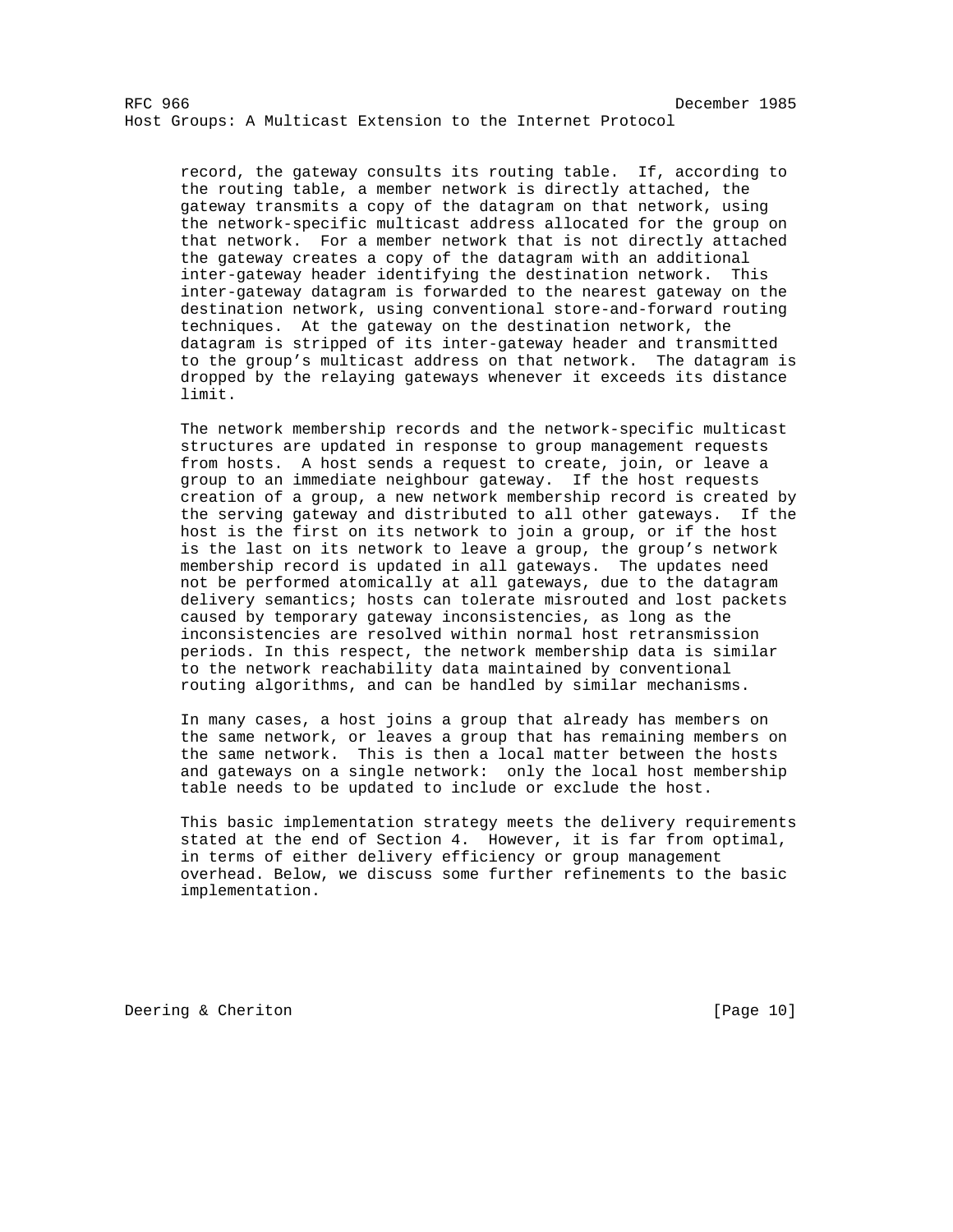### 6.2. Multicast Routing Between Networks

 Multicast routing among the Internet gateways is similar to store-and-forward routing in a point-to-point network. The main difference is that the links between the nodes (gateways) can be a mixture of broadcast and unicast-type networks with widely different throughput and delay characteristics. In addition, packets are addressed to networks rather than hosts (at the gateway level).

 We intend to use the extended reverse path forwarding algorithm of Dalal and Metcalfe [10]. Although originally designed for broadcast, it is a simple and efficient technique that can serve well for multicast delivery if network membership records in each gateway are augmented with information from neighbouring gateways. This algorithm uses the source network identifier, rather than a destination network identifier to make routing decisions. Since the source address of a datagram may be a group address, it cannot be used to identify the source network of the datagram; the first gateway must add a header specifying the source network. This approach minimizes redundant transmissions when multiple destination networks are reachable across a common intergateway link, a problem with the basic implementation described above.

 Note that we eliminate from consideration techniques that fail to deliver along the branches of the shortest delay tree rooted at the source, such as Wall's center-based forwarding [16] because this compromises the meaning of the multicast distance parameter and detracts from multicast performance in general. We also rejected the approach of having a multicast packet carry more than one network identifier in its inter-gateway header to indicate multiple destination networks because the resulting variable length headers would cause buffering and fragmentation problems in the gateways.

# 6.3. Multicasting Within Networks

 A simple optimization within a network is to have the sender use the local multicast address of a host group for its initial transmission. This allows the local host group members to receive the transmission immediately along with the gateways (which must now "eavesdrop" on all multicast transmissions). A gateway only forwards the datagram if the destination host group includes members on other networks. This scheme reduces the cost to reach local group members to one packet transmission from two required

Deering & Cheriton [Page 11]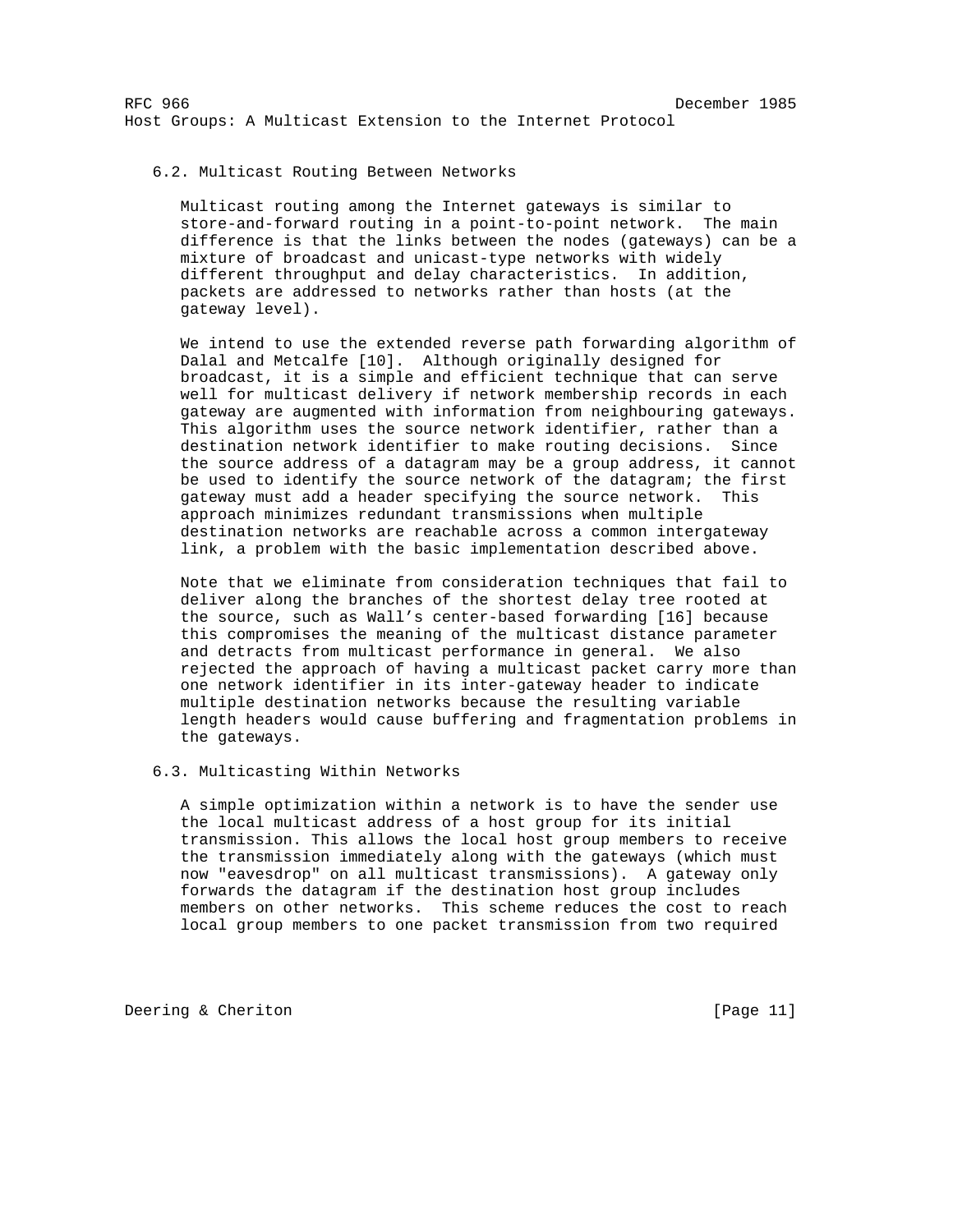in the basic implementation <3> so transmission to local members is basically as efficient as the local multicast support provided by the network.

 A similar opportunity for reducing packet traffic arises when a datagram must traverse a network to get from one gateway to another, and that network also holds members of the destination group. Again, use of a network-specific multicast address which includes member hosts plus gateways can achieve the desired effect. However, in this case, hosts must be prepared to accept datagrams that include an inter-gateway header or, alternatively, every datagram must include a spare field in its header for use by gateways in lieu of an additional inter-gateway header.

6.4. Distributing Membership Information

 A refinement to host group membership maintenance is to store the host group membership record for a group only in those gateways that are directly connected to member networks. Information about other groups is cached in the gateway only while it is required to route to those other groups. When a gateway receives a datagram to be forwarded to a group for which it has no network membership record (which can only happen if the gateway is not directly connected to a member network), it takes the following action. The gateway assumes temporarily that the destination group has members on every network in the internetwork, except those directly attached to the sending gateway, and routes the datagram accordingly. In the inter-gateway header of the outgoing packet, the gateway sets a bit indicating that it wishes to receive a copy of the network membership record for the destination host group. When such a datagram reaches a gateway on a member network, that gateway sends a copy of the membership record back to the requesting gateway and clears the copy request bit in the datagram.

 Copies of network membership records sent to gateways outside of a group's member networks are cached for use in subsequent transmissions by those gateways. That raises the danger of a stale cache entry leading to systematic delivery failures. To counter that problem, the inter-gateway header contains a field which is a hash value or checksum on the network membership record used to route the datagram. Gateways on member networks compare the checksum on incoming datagrams with their up-to-date records. If the checksums don't match, an up-to-date copy of the record is returned to the gateway with the bad record.

This caching strategy minimizes intergateway traffic for groups

Deering & Cheriton [Page 12]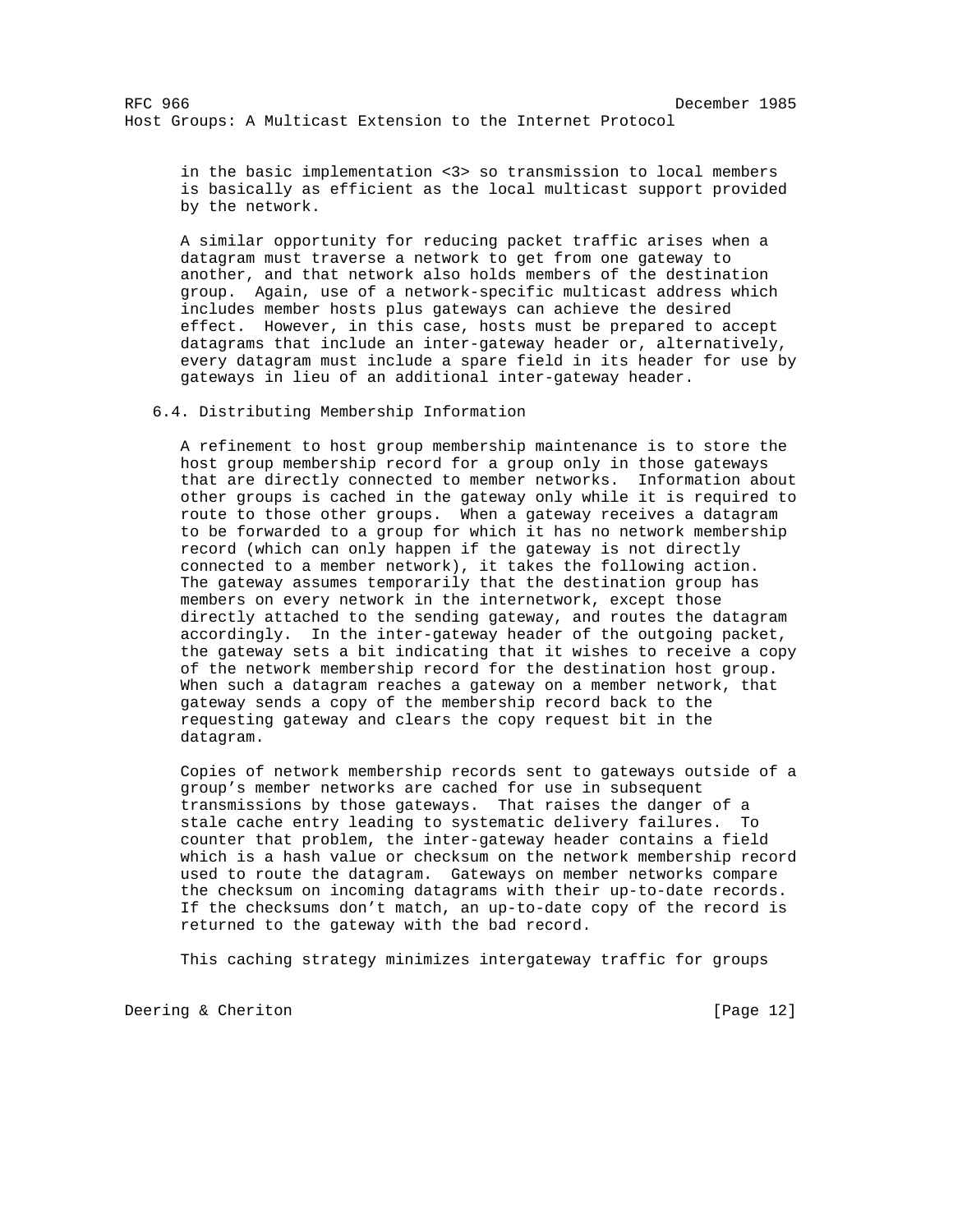that are only used within one network or within the set of networks on which members reside, the expected common cases. Partial replication with caching also reduces the overhead for network traffic to disseminate updates and keep all copies consistent. Finally, it also reduces the total space required in all the gateways to support a large number of host groups.

 We have not addressed here the problem of maintaining up-to-date, consistent network membership records within the set of gateways connected to members of a group. This can be viewed as a distributed database problem which has been well studied in other contexts. The loose consistency requirements on network membership records suggest that the techniques used in Grapevine [3] might be useful for this application.

## 7. Related Work

 The use of unreliable multicast by higher-level protocols and the implementation of multicast within various individual networks have been well-studied (see [7] for references and discussion). However, there is relatively little published work on the use or implementation of internetwork multicasting.

 Boggs, in his thesis [4], describes a number of distributed applications that are impossible or very awkward to support without the flexible binding nature of broadcast addressing. Although he recognizes that almost all of his applications would be best served by a multicast mechanism, he advocates the use of "directed broadcast" because it is easy to implement within many kinds of networks and can be extended across an internetwork without placing any new burden on internetwork gateways. In RFC-919 [13], Mogul proposes adopting directed broadcast for the DARPA Internet.

 Broadcasting has the undesirable side effect of delivering packets to more hosts than necessary, thus incurring overhead on uninvolved parties and possibly creating security problems. As more and more applications take advantage of broadcasting, the overhead on all hosts continues to rise. Clearly, broadcast does not scale up to a large internetwork. As an attempt to handle the scaling problem, directed broadcast is less attractive than true multicast because the set of hosts that can be reached by a single "send" operation is an artifact of the internetwork topology, rather than a grouping that is meaningful to the sender.

In RFC-947 [12], Lebowitz and Mankins propose the use of broadcast

Deering & Cheriton [Page 13]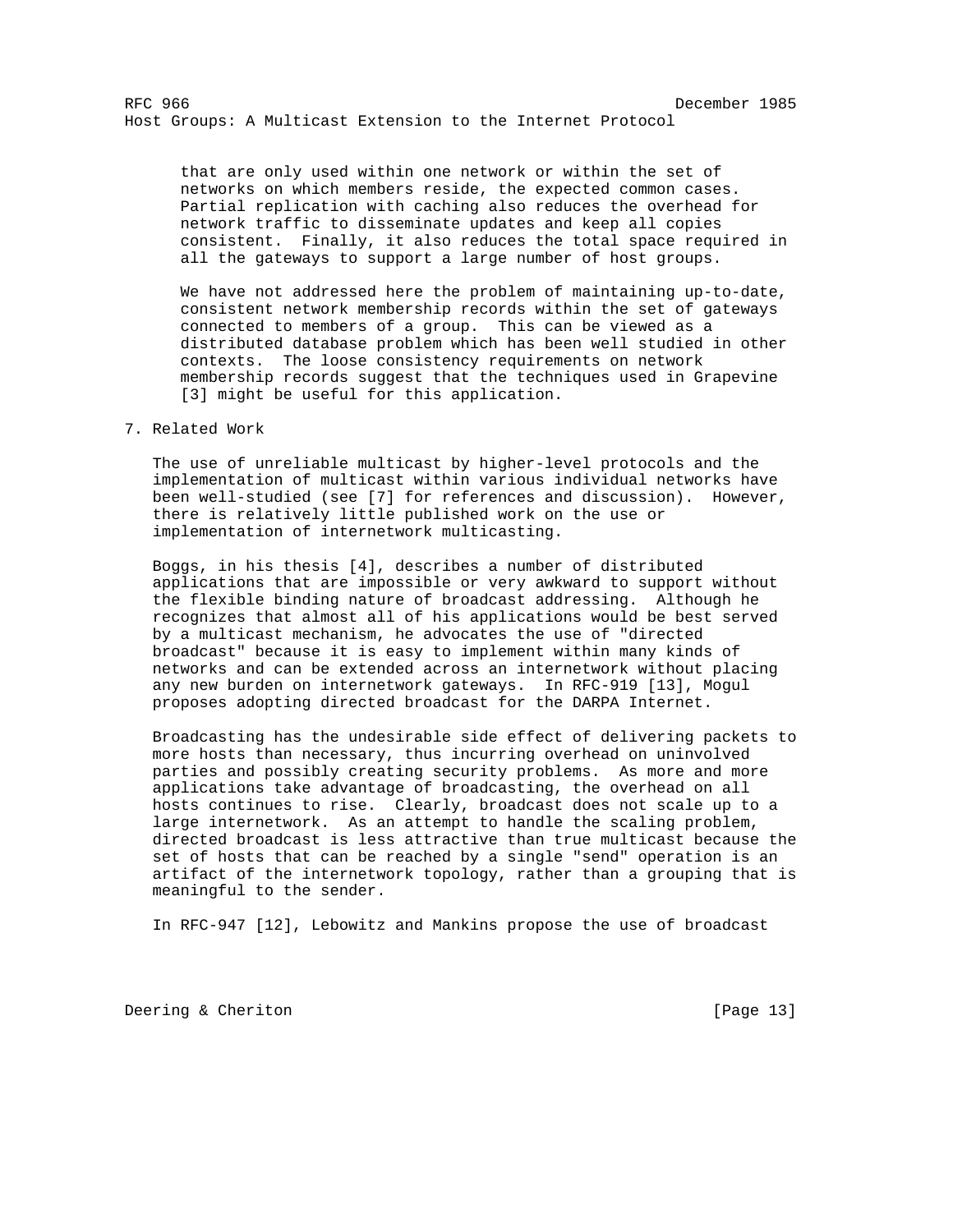repeaters that pick up broadcast datagrams from one network and relay them to other networks for broadcast there. This technique is even

less selective of its targets than Bogg's directed broadcast method.

 Aguilar [1] suggests allowing an IP datagram to carry multiple destination addresses, which are used by the gateways to route the datagram to each recipient. Such a facility would alleviate some of the inefficiencies of sending individual datagrams to a group, but it would not be able to take advantage of local network multicast facilities. More seriously, Aguilar's scheme requires the sender to know the individual IP addresses of all members of the destination group and thus lacks the flexible binding nature of true multicast or broadcast.

## 8. Concluding Remarks

 We have described a model of multicast communication for the Internet. As an extension of the existing Internet architecture, it views unicast communication and time-to-live constraints as special cases of the more general form of communication arising with multicast. We have argued that this model is implementable in the Internet and that it provides a powerful facility for a variety of applications. In some cases, it provides a facility that is required for certain applications to work in the Internet environment. In other cases, it provides a more efficient, robust and possibly more elegant way of implementing existing Internet applications.

 We are currently implementing a prototype host group facility as an extension of IP. For practical reasons, this prototype implements all group management functions and multicast routing outside of the Internet gateways, in special hosts called multicast agents, which are similar to the broadcast repeaters of Lebowitz and Mankins. The collection of multicast agents in effect provides a second gateway system on top of the existing Internet, for multicast purposes. The major costs of this separation are redundancy of routing tables between gateways and multicast agents and the increased delay and unreliability of extra hops in the delivery path. Much of the routing information in the multicast agents must be "wired-in" because they do not have access to the gateways' routing tables. However, this rudimentary implementation provides an environment for evaluating the interface to the multicast service and for investigating group management and multicast routing protocols for eventual use in the gateways. It also serves as a testbed for porting multicast-based distributed applications to the Internet.

 For now, we are restricting group membership to local networks that already have a broadcast or multicast capability, such as the

Deering & Cheriton [Page 14]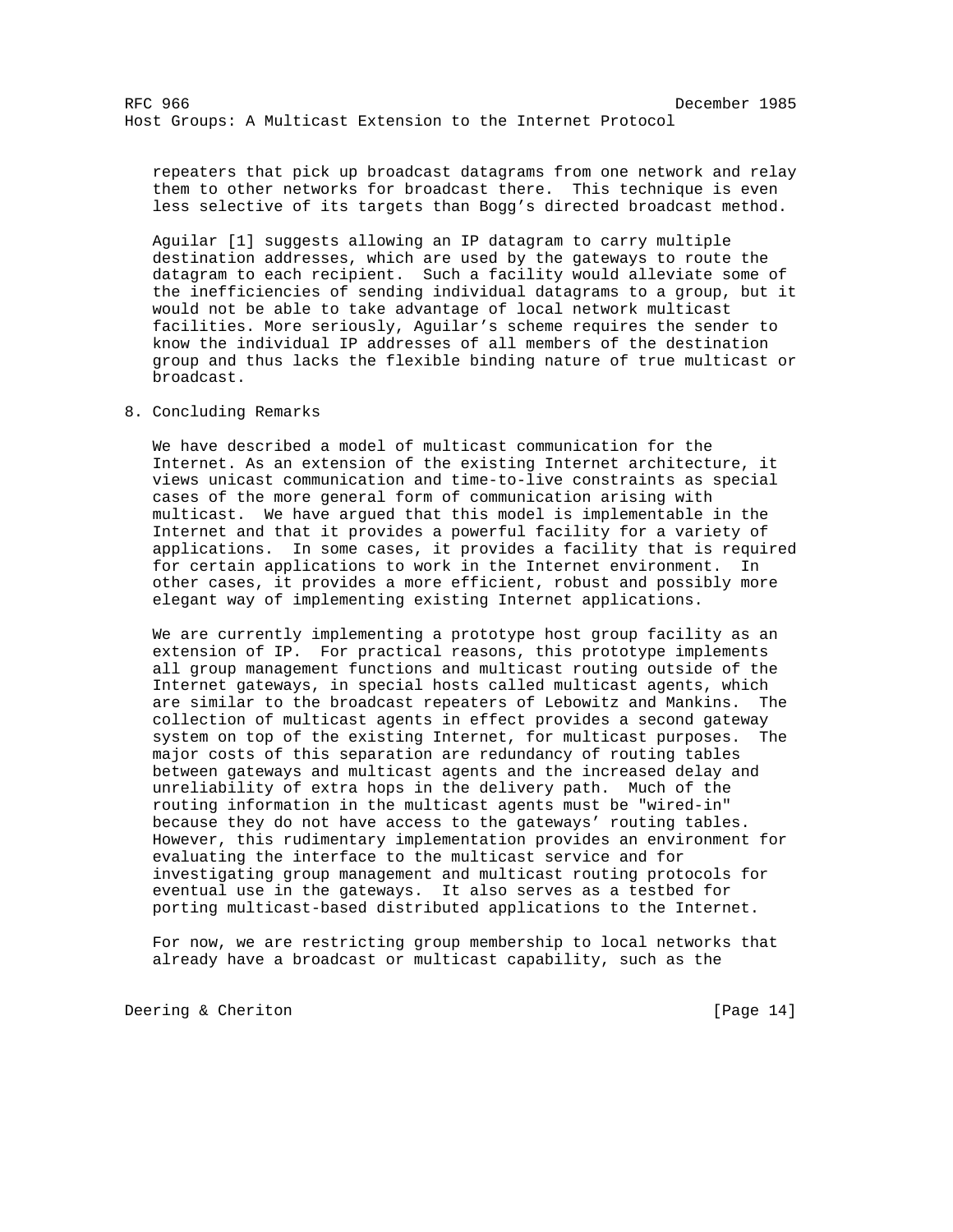Ethernet. We feel that, in the future, any network that is to support hosts other than just gateways must have a multicast addressing mode. Efficient implementation of multicast within point-to-point or virtual circuit networks deserves investigation.

 A significant issue raised by the host group model is authentication and access control in the Internet. Gateways must control which hosts can create and join host groups, presumably making their decision based on the identity of the requestor (thus requiring authentication) and permissions (access control lists). This issue does not arise in conventional internetwork architectures because host addresses are administratively assigned with no notion of dynamic assignment and binding as provided by host groups. We believe that access control should be recognized as a proper and necessary function of gateways so as to protect the hosts of local networks from general internetwork activity. Thus, group access control can be subsumed as part of this more general mechanism, although more investigation of the general issue is called for.

 On a philosophical point, there has been considerable reluctance to make open use of multicast on local networks because it was network-specific and not provided across the Internet. We were originally of that school. However, we recognized that our "hidden" uses of multicast in the V distributed system were essential unless we resorted to dramatically poorer solutions - wired-in addresses. We also recognized, as described in this paper, that an adequate multicast facility for the Internet was feasible. As a consequence, we now argue that multicast is an important and basic facility to provide in local networks and internetworks. Higher levels of communication, including applications, should feel free to make use of this powerful facility. Networks and internetworks lacking multicast should be regarded as deficient relative to the future (and present) requirements of sophisticated distributed applications and communication systems.

Deering & Cheriton [Page 15]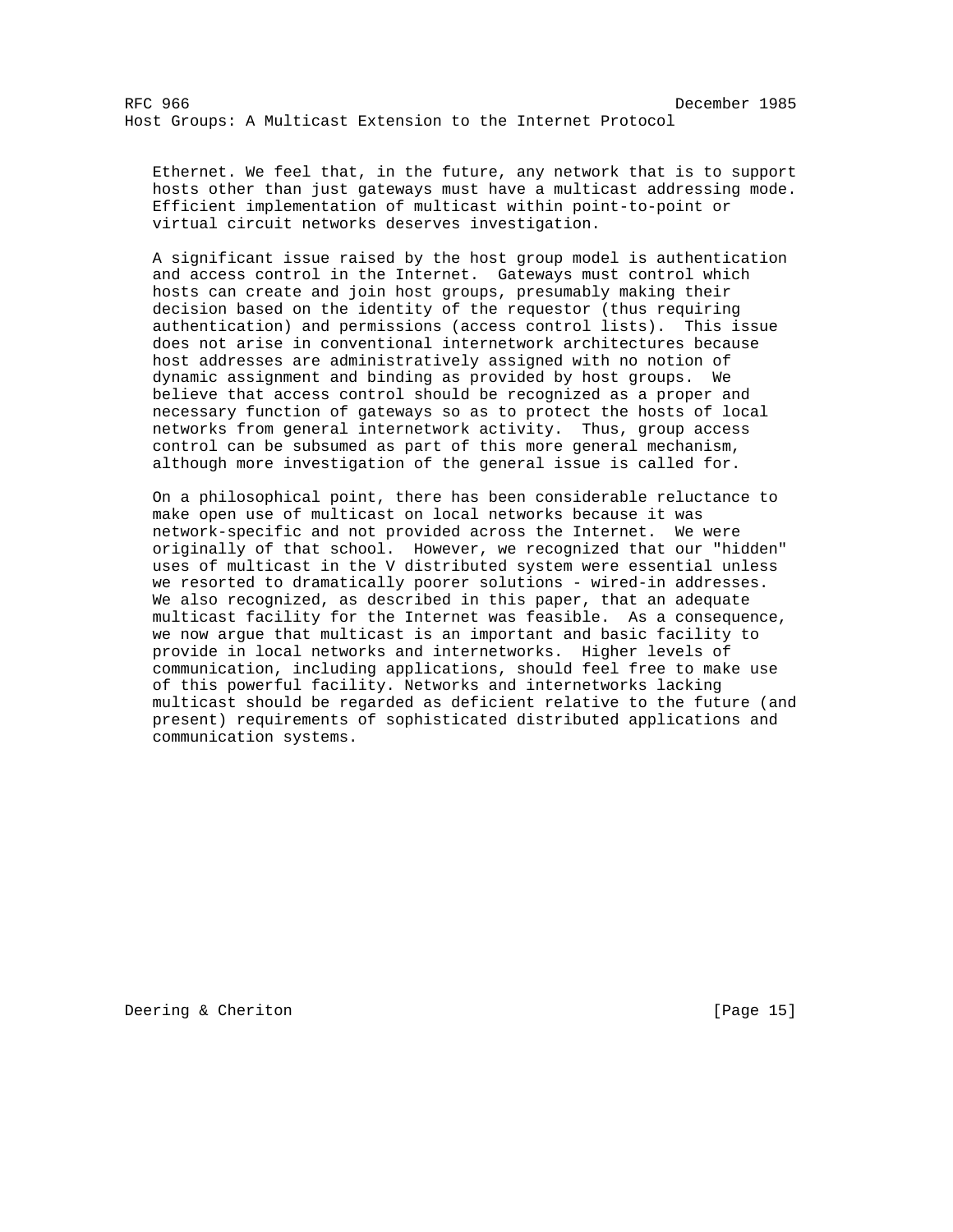### Appendix I. Internet Group Management Protocol (IGMP)

 The Internet Group Management Protocol (IGMP) is used between IP hosts and their immediate neighbour multicast agents to support the allocation of temporary group addresses and the addition and deletion of members of a group.

 Like ICMP, IGMP is a required part of all IP implementations. IGMP messages are encapsulated in IP datagrams, with an IP protocol number of 2. IGMP messages are formatted similarly to ICMP messages and the different IGMP message types are given values distinct from ICMP message types, so that both protocols may share common implementation modules or, perhaps, be merged into a single protocol.

 IGMP interactions take the form of request-response transactions. A request message is sent by hosts to the permanent group of all immediate neighbour multicast agents. Multicast agents reply to the IP source address of a request. If no reply is received within a (currently unspecified) timeout interval, a host retransmits its request, up to some (currently unspecified) maximum number of times. IGMP transactions are considered idempotent, so that multicast agents need not recognize and filter out duplicate requests nor buffer replies <4>.

 The IGMP message formats and procedures are defined below, in the style used in the ICMP specification.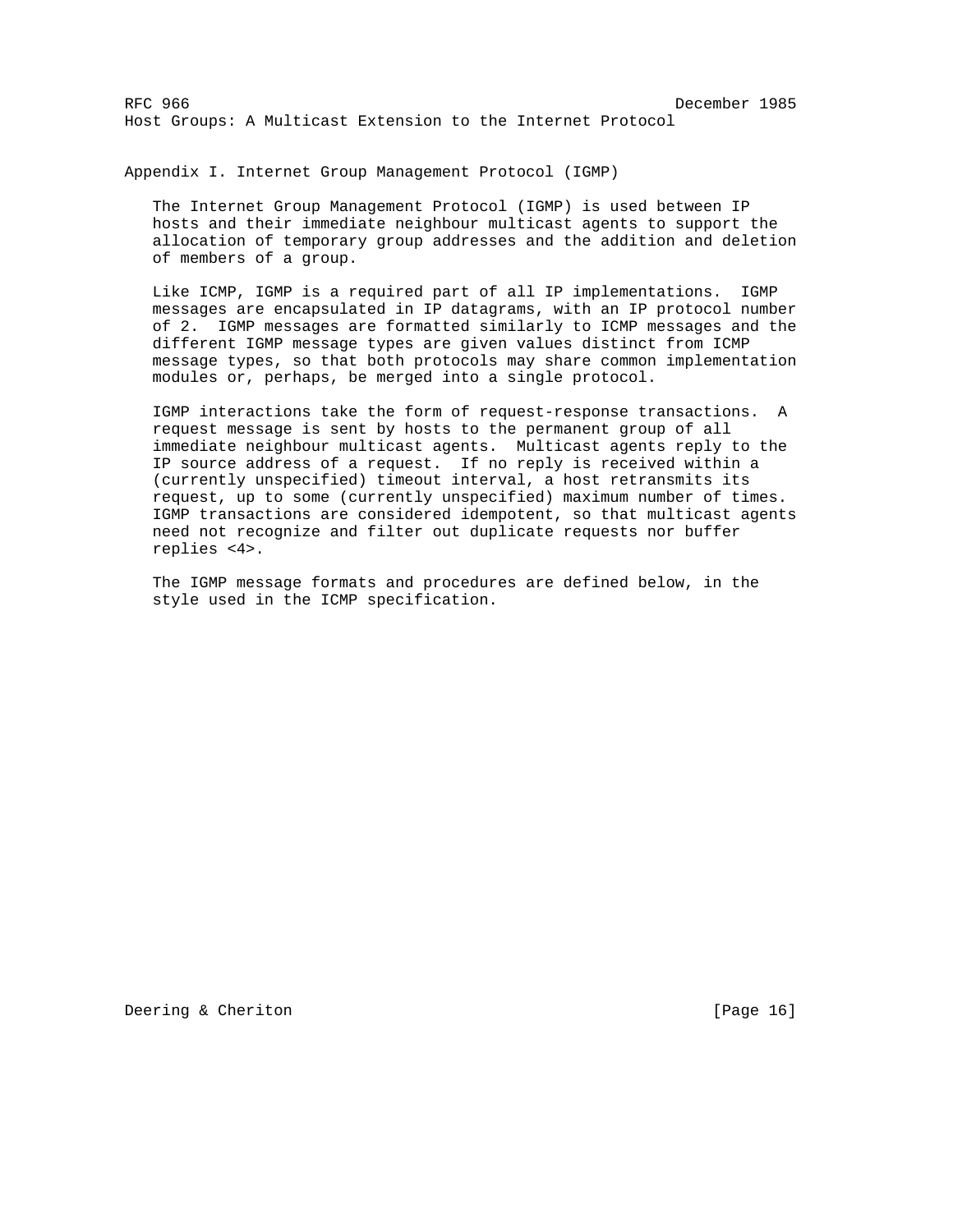0  $1$  2 3 0 1 2 3 4 5 6 7 8 9 0 1 2 3 4 5 6 7 8 9 0 1 2 3 4 5 6 7 8 9 0 1 +-+-+-+-+-+-+-+-+-+-+-+-+-+-+-+-+-+-+-+-+-+-+-+-+-+-+-+-+-+-+-+-+ Type | Code | Checksum +-+-+-+-+-+-+-+-+-+-+-+-+-+-+-+-+-+-+-+-+-+-+-+-+-+-+-+-+-+-+-+-+ Identifier | Sequence Number +-+-+-+-+-+-+-+-+-+-+-+-+-+-+-+-+-+-+-+-+-+-+-+-+-+-+-+-+-+-+-+-+ | Group Address | +-+-+-+-+-+-+-+-+-+-+-+-+-+-+-+-+-+-+-+-+-+-+-+-+-+-+-+-+-+-+-+-+ | | Access Key | |

+-+-+-+-+-+-+-+-+-+-+-+-+-+-+-+-+-+-+-+-+-+-+-+-+-+-+-+-+-+-+-+-+

Create Group Request or Create Group Reply Message

IP Fields:

Addresses

 A Create Group Request message is sent with an individual IP address of the sending host as its source, and the well-known group address of the multicast agents as its destination.

 The corresponding Create Group Reply is sent with those two addresses reversed.

IGMP Fields:

Type

 101 for Create Group Request 102 for Create Group Reply

Code

 For a Create Group Request message, the Code field indicates if the group is to be restricted:

 0 = unrestricted 1 = restricted

 For a Create Group Reply message, the Code field specifies the outcome of the request:

0 = request approved

1 = request denied, no resources

Deering & Cheriton [Page 17]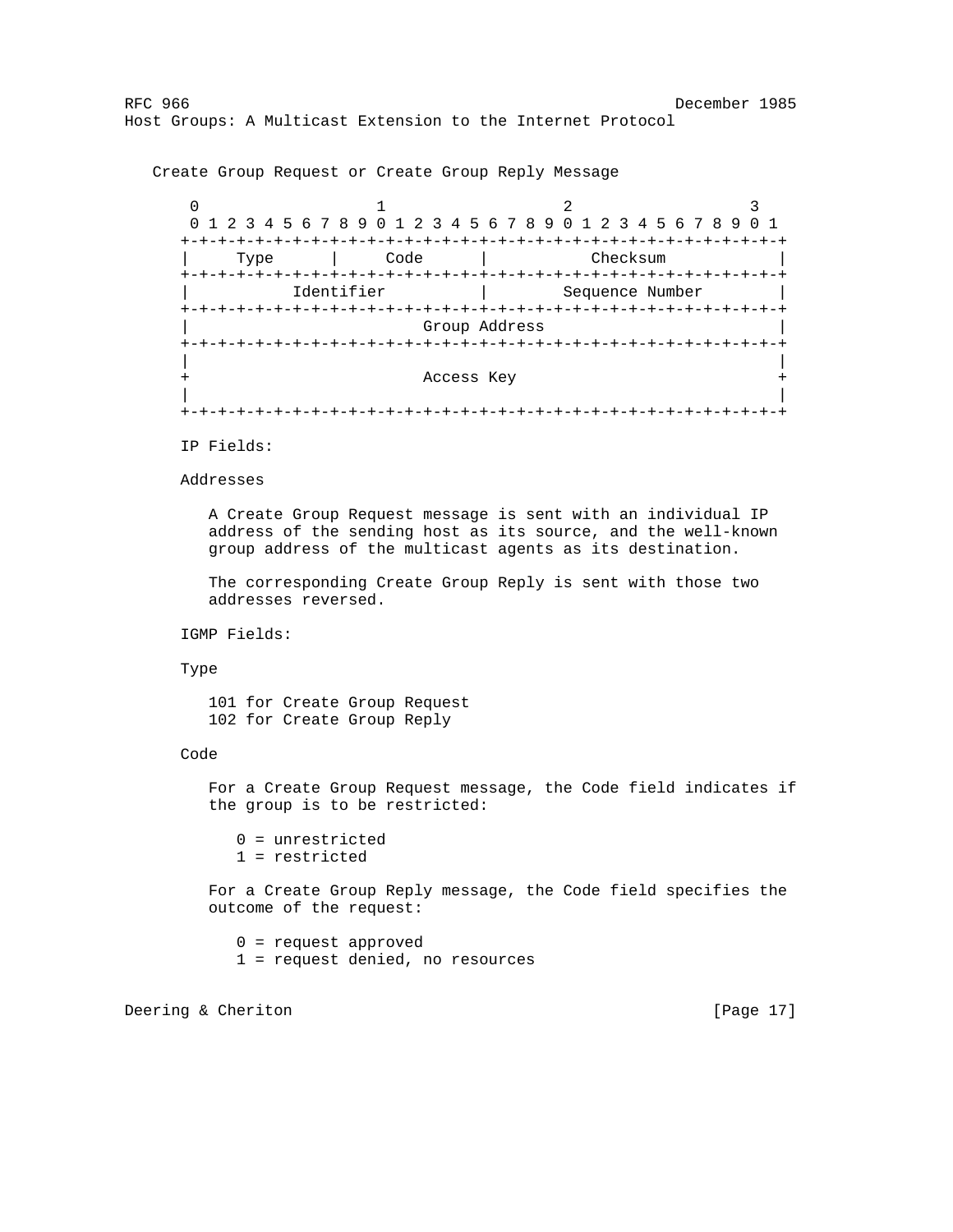#### Checksum

 The checksum is the 16-bit one's complement of the one's complement sum of the IGMP message starting with the IGMP Type. For computing the checksum, the checksum field should be zero. This checksum may be replaced in the future.

Identifier

An identifier to aid in matching Request and Reply messages.

Sequence Number

 A sequence number to aid in matching Request and Reply messages.

Group Address

For a Create Group Request message, a value of 0.

 For a Create Group Reply message, either a newly allocated group address (if the request is approved) or a value of 0 (if denied).

Access Key

For a Create Group Request message, a value of 0.

 For a Create Group Reply message, either a pseudo-random 64-bit number (if the request for a restricted group is approved) or 0.

Description

 A Create Group Request message is sent to the the group of local multicast agents by a host wishing to allocate a new temporary group.

 If no Reply message is received within t seconds, the Request is retransmitted. If no Reply is received after n transmissions, the request is deemed to have failed.

 The first Reply message to arrive, if any, specifies the outcome of the request. The request may be denied because of lack of resources (e.g. no table space in gateways or all temporary addresses in use).

Deering & Cheriton [Page 18]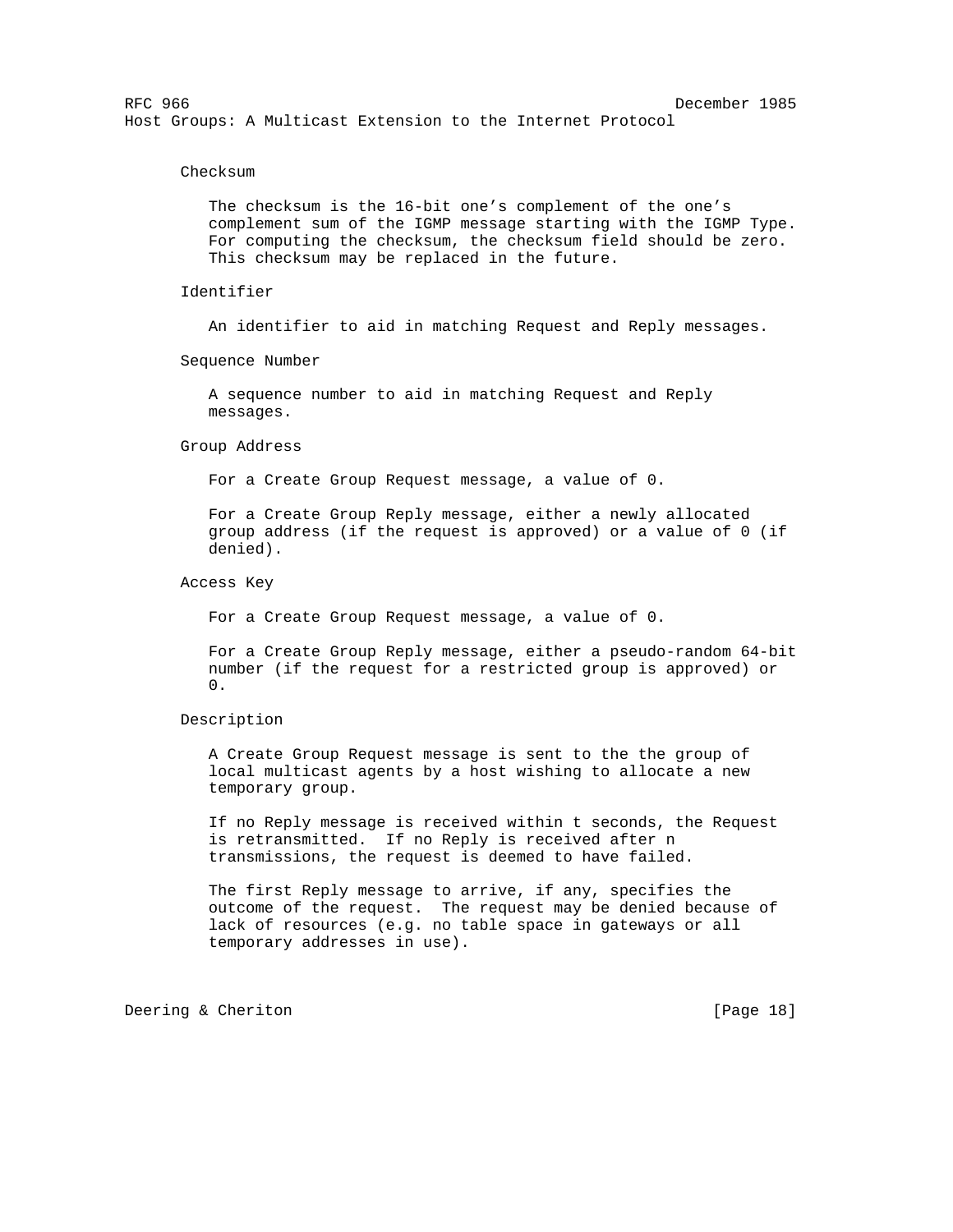If the request is approved, the requesting host is considered to be the first and only current member of the new host group.

 The Identifier and Sequence Number fields are used to match the Reply to the corresponding Request. The multicast agents may choose to use these values to minimize the chance of allocating more than one new group for a single request, for example when a Reply is lost and a

 Request is retransmitted. However, the multicast agents must be prepared to recover temporary group addresses without requiring explicit Leave Group Requests from all members; they may choose simply to allocate a new address for every retransmission and recover unused ones when needed <5>.

Deering & Cheriton [Page 19]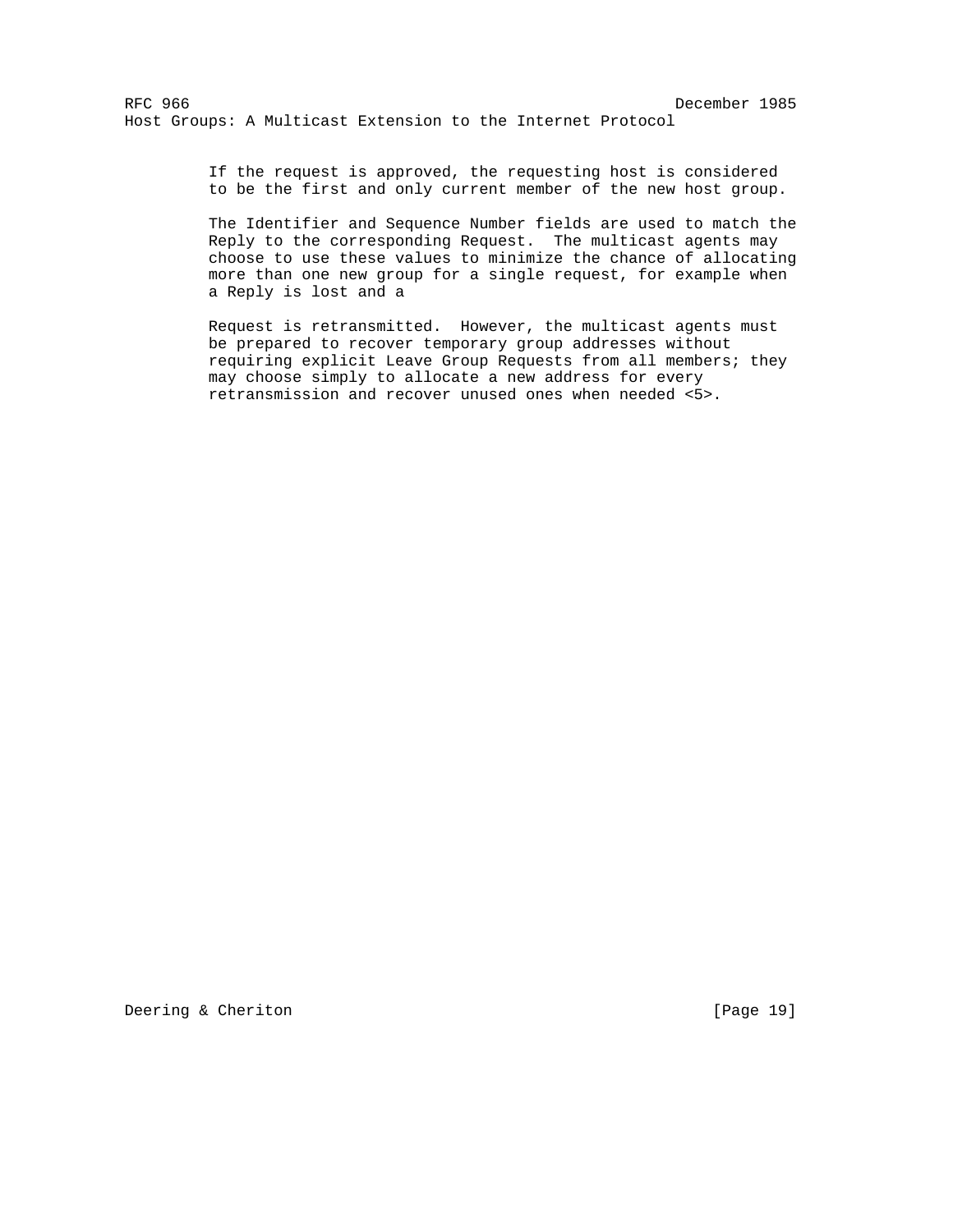Join Group Request or Join Group Reply Message

|      |               | 0 1 2 3 4 5 6 7 8 9 0 1 2 3 4 5 6 7 8 9 0 1 2 3 4 5 6 7 8 9 |  |  |  |
|------|---------------|-------------------------------------------------------------|--|--|--|
|      |               |                                                             |  |  |  |
| Type | Code          | Checksum                                                    |  |  |  |
|      | Identifier    | Sequence Number                                             |  |  |  |
|      | Group Address |                                                             |  |  |  |
|      |               |                                                             |  |  |  |
|      | Access Key    |                                                             |  |  |  |
|      |               |                                                             |  |  |  |

IP Fields:

Addresses

 A Join Group Request message is sent with an individual IP address of the sending host as its source, and the well-known group address of the multicast agents as its destination.

 The corresponding Join Group Reply is sent with those two addresses reversed.

IGMP Fields:

Type

 103 for Join Group Request 104 for Join Group Reply

## Code

For a Join Group Request message, the Code field contains 0.

 For a Join Group Reply message, the Code field specifies the outcome of the request:

 0 = request approved 1 = request denied, no resources 2 = request denied, invalid group address 3 = request denied, invalid access key

Deering & Cheriton [Page 20]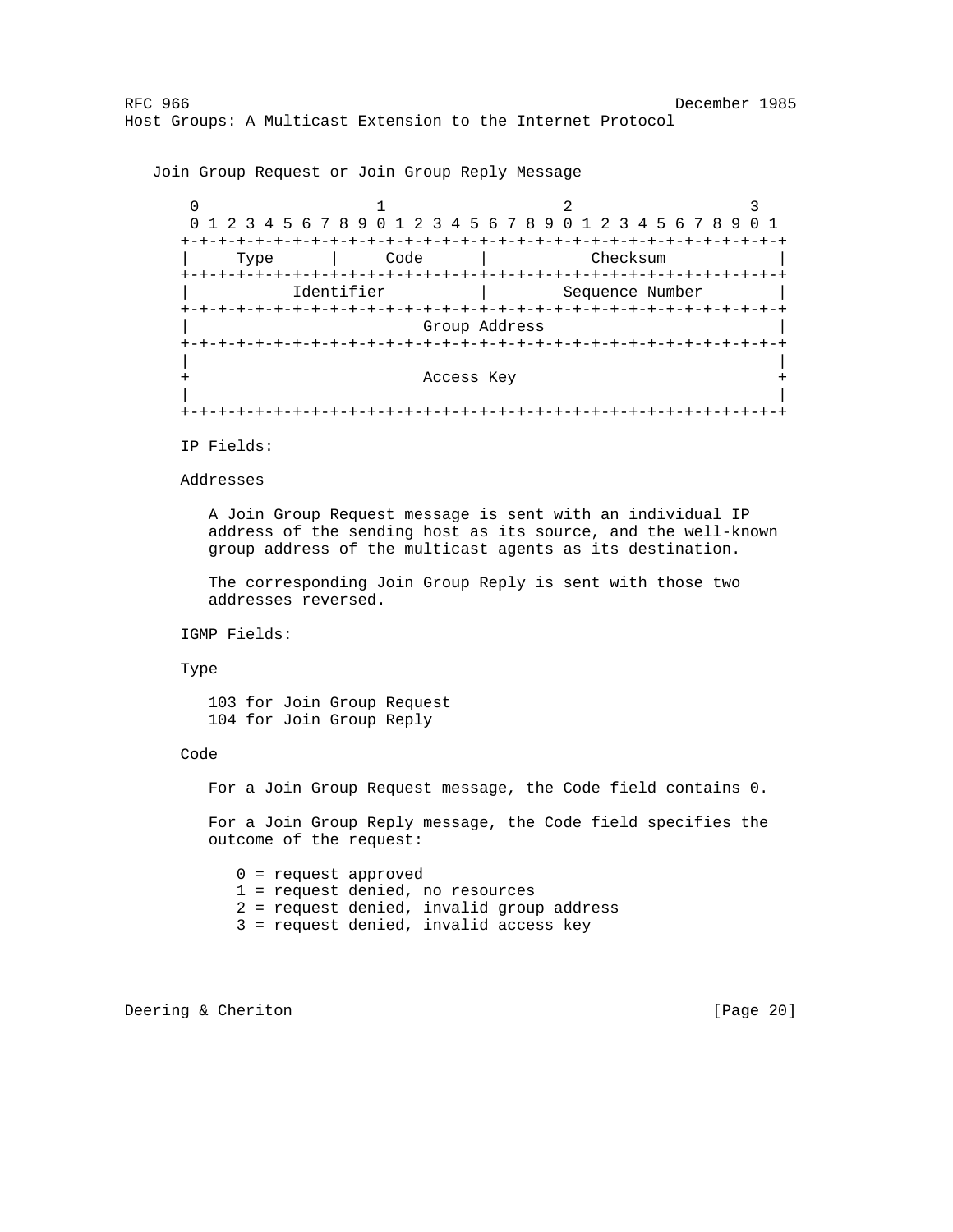#### Checksum

 The checksum is the 16-bit one's complement of the one's complement sum of the IGMP message starting with the IGMP Type. For computing the checksum, the checksum field should be zero. This checksum may be replaced in the future.

#### Identifier

An identifier to aid in matching Request and Reply messages.

Sequence Number

 A sequence number to aid in matching Request and Reply messages.

#### Group Address

For a Join Group Request message, a host group address.

 For a Join Group Reply message, the same group address as in the corresponding request.

#### Access Key

 For a Join Group Request message, the access key allocated when the group was created (0 for unrestricted groups).

 For a Join Group Reply message, the same access key as in the corresponding request.

## Description

 A Join Group Request message is sent to the the group of local multicast agents by a host wishing to join a specified, existing group. If no Reply message is received within t seconds, the Request is retransmitted. If no reply is received after n transmissions, the request is deemed to have failed.

 The first Reply message to arrive, if any, specifies the outcome of the request. The request may be denied because of an invalid access key, an invalid specified group address (e.g. non-existent group) or lack of resources (e.g. no table space in gateways).

 The Identifier and Sequence Number fields are used to match the Reply to the corresponding Request. If a multicast agent

Deering & Cheriton [Page 21]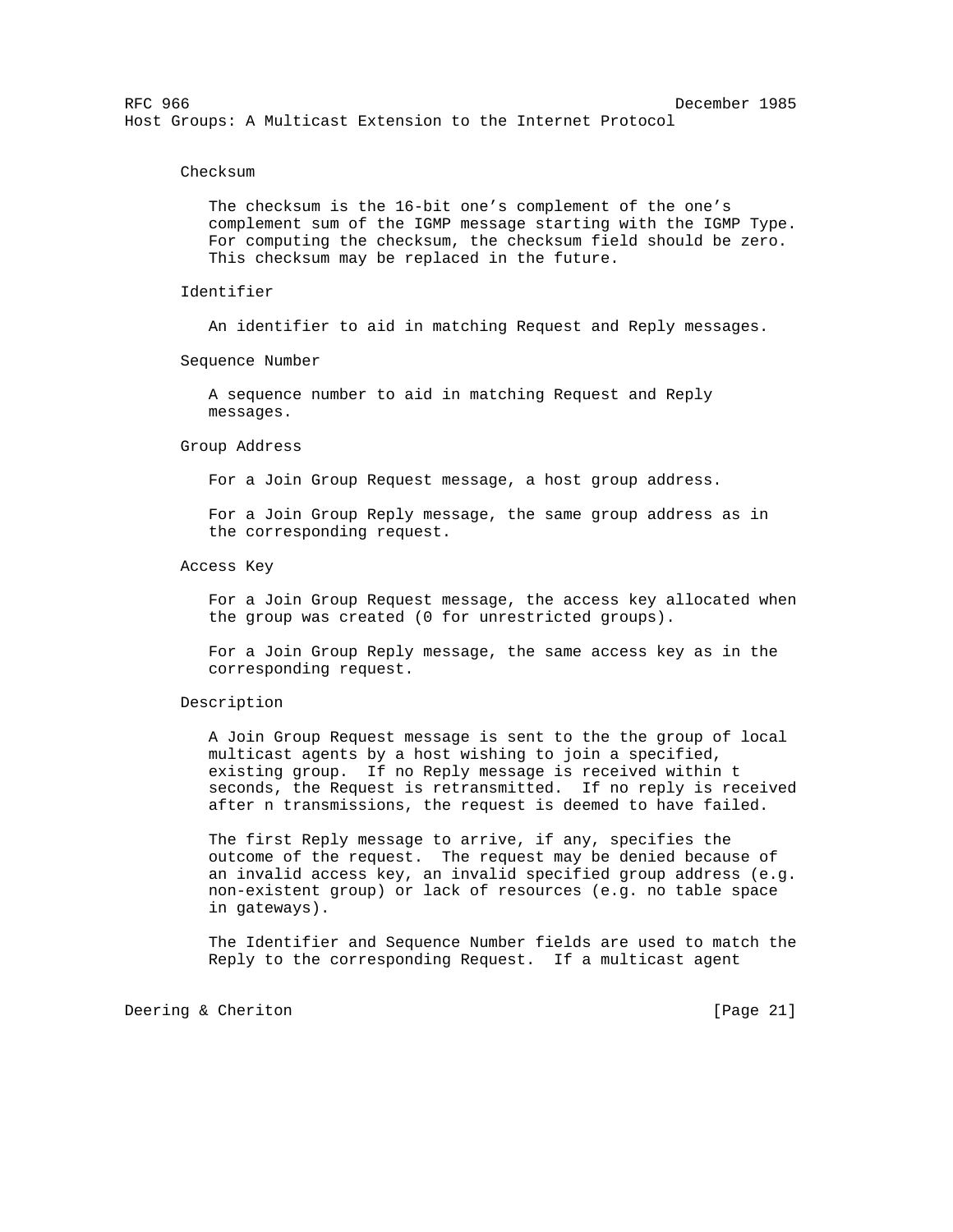receives a request from a host to join a group to which it already belongs, the agent approves the request, under the assumption that the request was a retransmission for a lost Reply.

Deering & Cheriton [Page 22]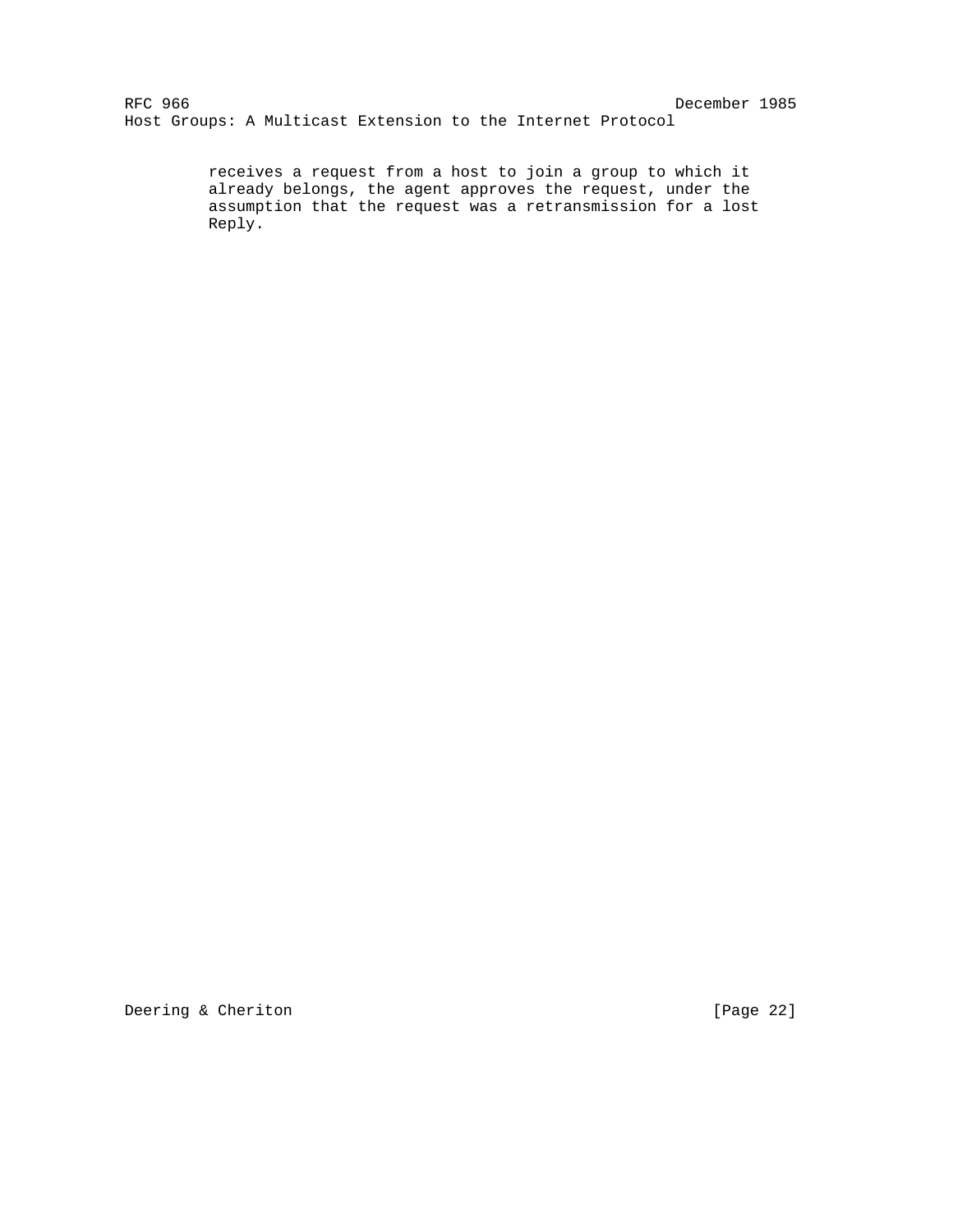Leave Group Request or Leave Group Reply Message

|      |               | 0 1 2 3 4 5 6 7 8 9 0 1 2 3 4 5 6 7 8 9 0 1 2 3 4 5 6 7 8 9 |                 |  |  |
|------|---------------|-------------------------------------------------------------|-----------------|--|--|
|      |               |                                                             |                 |  |  |
| Type | Code          | Checksum                                                    |                 |  |  |
|      |               |                                                             |                 |  |  |
|      | Identifier    |                                                             | Sequence Number |  |  |
|      |               |                                                             |                 |  |  |
|      | Group Address |                                                             |                 |  |  |
|      |               |                                                             |                 |  |  |

IP Fields:

Addresses

 A Leave Group Request message is sent with an individual IP address of the sending host as its source, and the well-known group address of the multicast agents as its destination.

 The corresponding Leave Group Reply is sent with those two addresses reversed.

IGMP Fields:

Type

 105 for Leave Group Request 106 for Leave Group Reply

#### Code

For a Leave Group Request message, the Code field contains 0.

 For Leave Group Reply message, the Code field specifies the outcome of the request:

 0 = request approved 2 = request denied, invalid group address

# Checksum

 The checksum is the 16-bit one's complement of the one's complement sum of the IGMP message starting with the IGMP Type. For computing the checksum, the checksum field should be zero. This checksum may be replaced in the future.

Deering & Cheriton [Page 23]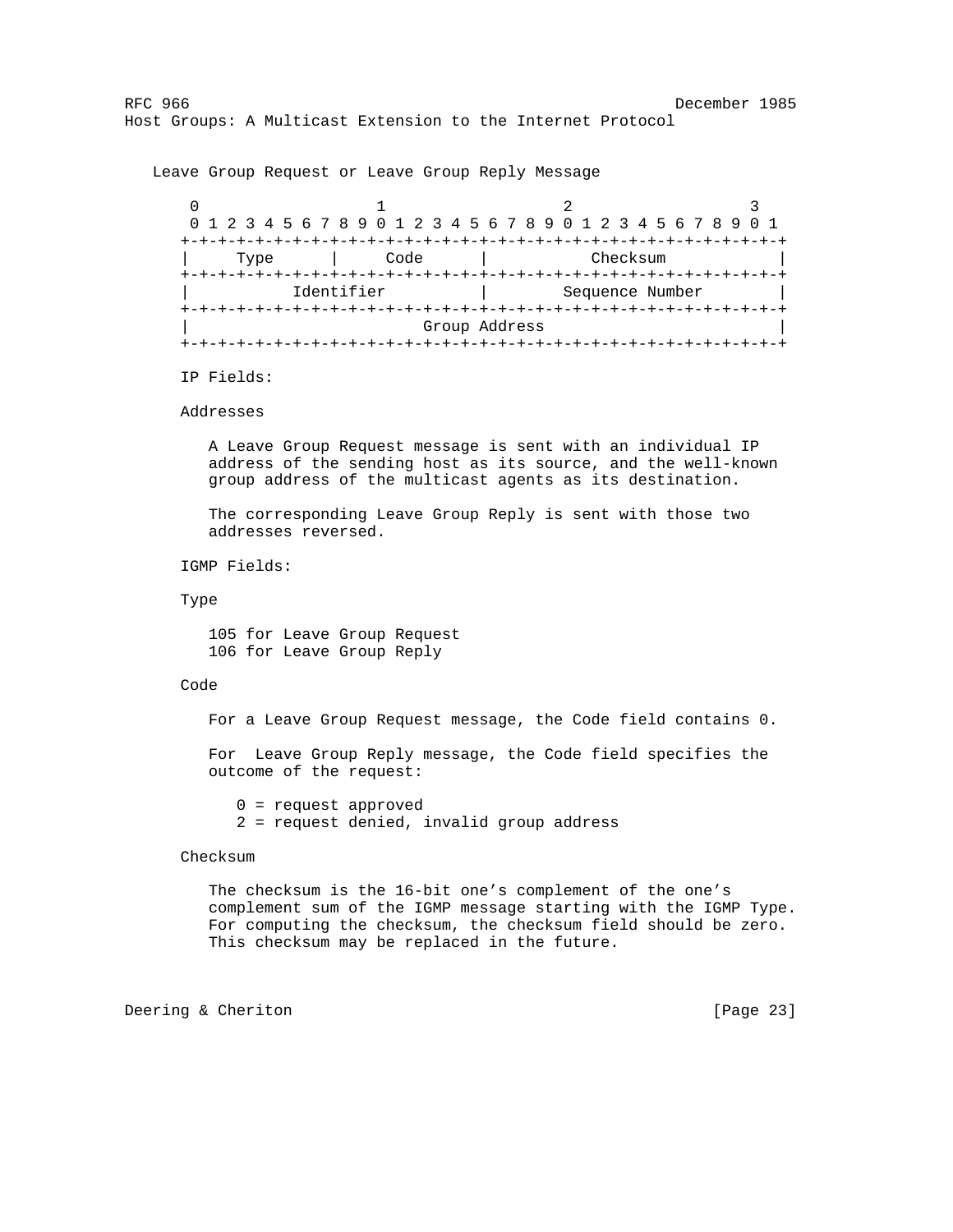Identifier

An identifier to aid in matching Request and Reply messages.

Sequence Number

 A sequence number to aid in matching Request and Reply messages.

Group Address

For a Leave Group Request message, a host group address.

 For a Leave Group Reply message, the same group address as in the corresponding request.

#### Description

 A Leave Group Request message is sent to the the group of local multicast agents by a host wishing to leave a specified, existing group. If no Reply message is received within t seconds, the Request is retransmitted. If no reply is received after n transmissions, the request is deemed to have succeeded.

 The first Reply message to arrive, if any, specifies the outcome of the request. The request may be denied only if the specified group address is invalid (e.g. an individual rather than a group address.)

 The Identifier and Sequence Number fields are used to match the Reply to the corresponding Request, as with other ICMP transactions. If a multicast agent receives a request from a host to leave a group to which it does not belong, the agent approves the request, under the assumption that the request was a retransmission for a lost Reply.

Deering & Cheriton [Page 24]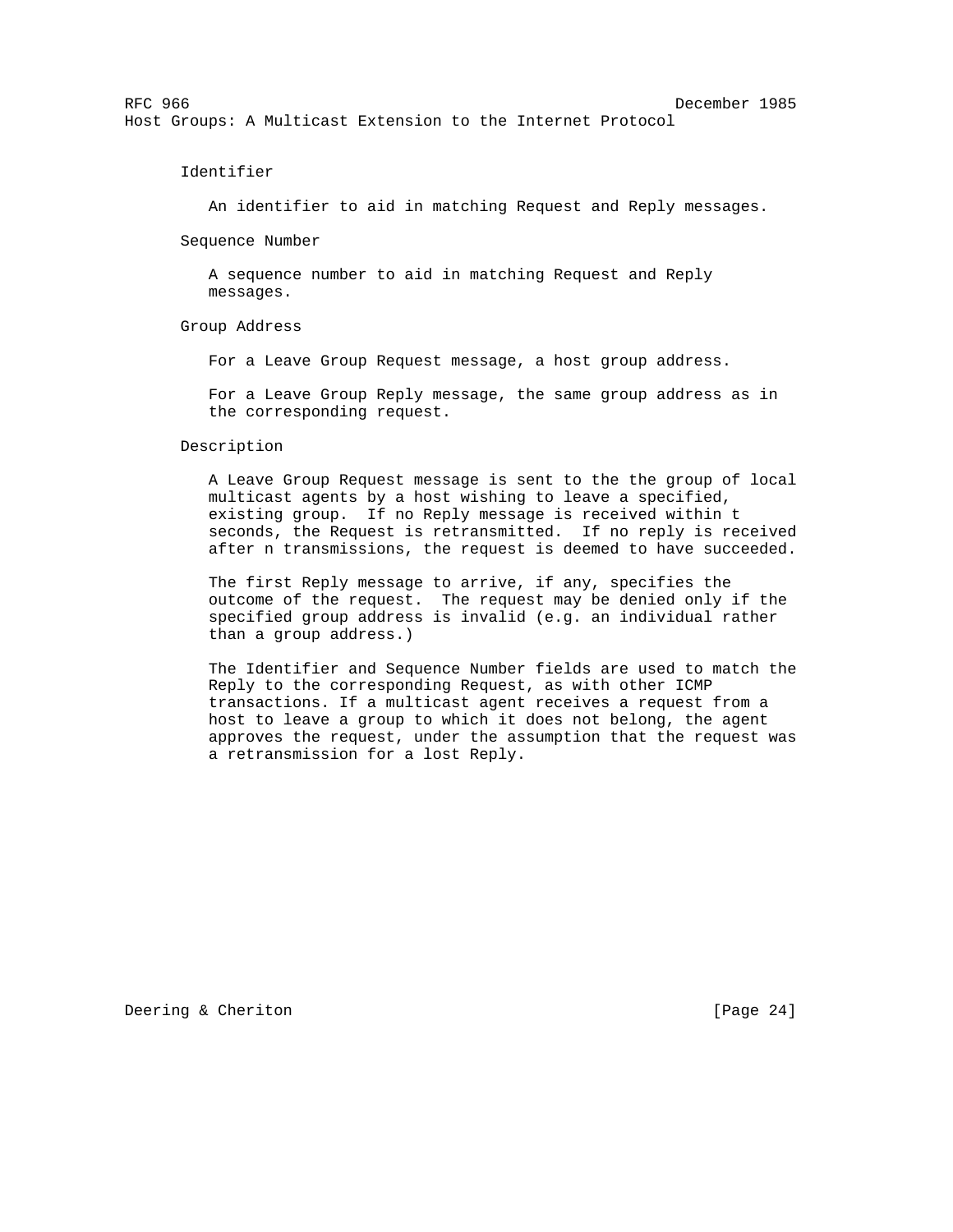#### Notes:

- <1> In reality, Internet addresses (individual or group) are bound to network interfaces or network attachment points, not the host machines per se.
- <2> In this procedure call notation, the arguments for an operation are listed in parentheses after the operation name, and the returned values, if any, are listed after a --> symbol.
- <3> One unicast transmission from sender to gateway and one multicast transmission from gateway to local group members
- <4> This protocol may eventually be replaced by a more general reliable transaction protocol designed for this type of client/server interaction, as suggested in RFC-955 [5].
- <5> Multicast agents can use an ICMP Echo message to determine if a group has any current members. The Echo message should be transmitted several times before deciding the group address is no longer in use.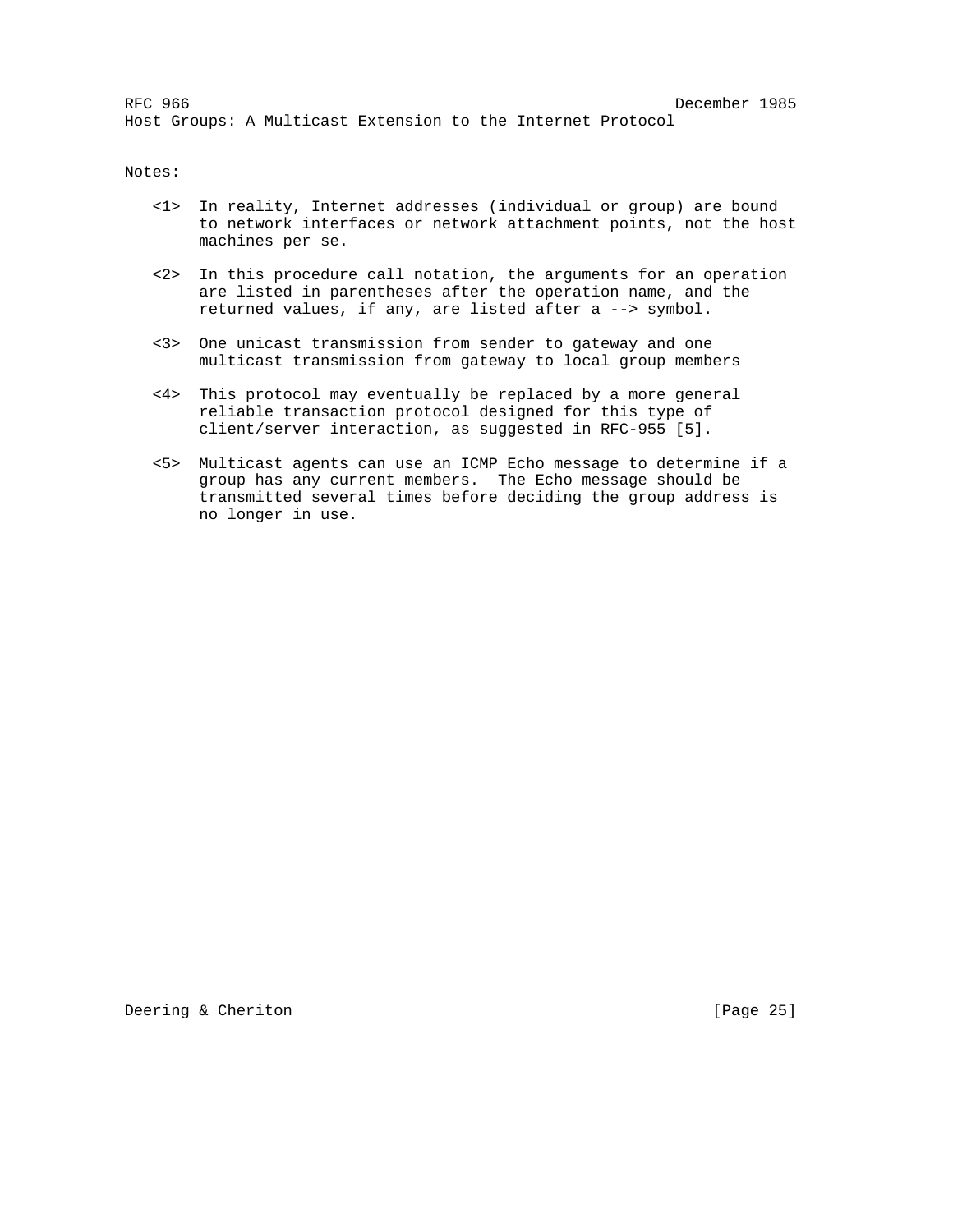### References

- [1] L. Aguilar. Datagram Routing for Internet Multicasting. In ACM SIGCOMM '84 Communications Architectures and Protocols, pages 58-63. ACM, June, 1984.
- [2] E. J. Berglund and D. R. Cheriton. Amaze: A distributed multi-player game program using the distributed V kernel. In Proceedings of the Fourth International Conference on Distributed Systems. IEEE, May, 1984.
- [3] A. D. Birrell et al. Grapevine: an exercise in distributed computing. Communications of the ACM 25(4):260-274, April, 1982.
- [4] D. R. Boggs. Internet Broadcasting. PhD thesis, Stanford University, January, 1982.
- [5] R. Braden. Towards a Transport Service for Transaction Processing Applications. Technical Report RFC-919, SRI Network Information Center, September, 1985.
- [6] J-M. Chang. Simplifying Distributed Database Design by Using a Broadcast Network. In SIGMOD '84. ACM, June, 1984.
- [7] D. R. Cheriton and S. E. Deering. Host Groups: A Multicast Extension for Datagram Internetworks. In Proceedings of the Ninth Data Communications Symposium. ACM/IEEE, September, 1985.
- [8] D. R. Cheriton and W. Zwaenepoel. Distributed Process Groups in the V Kernel. ACM Transactions on Computer Systems 3(3), May, 1985.
- [9] F. Cristian et al. Atomic Broadcast: from simple message diffusion to Byzantine agreement. In 15th International Conference on Fault Tolerant Computing. , Ann Arbor, Michigan, June, 1985.
- [10] Y. K. Dalal and R. M. Metcalfe. Reverse Path Forwarding of Broadcast Packets. Communications of the ACM 21(2):1040-1047, December, 1978.
- [11] H. Forsdick. MMCF: A Multi-Media Conferencing Facility. personal communication.

Deering & Cheriton **beering** (Page 26)